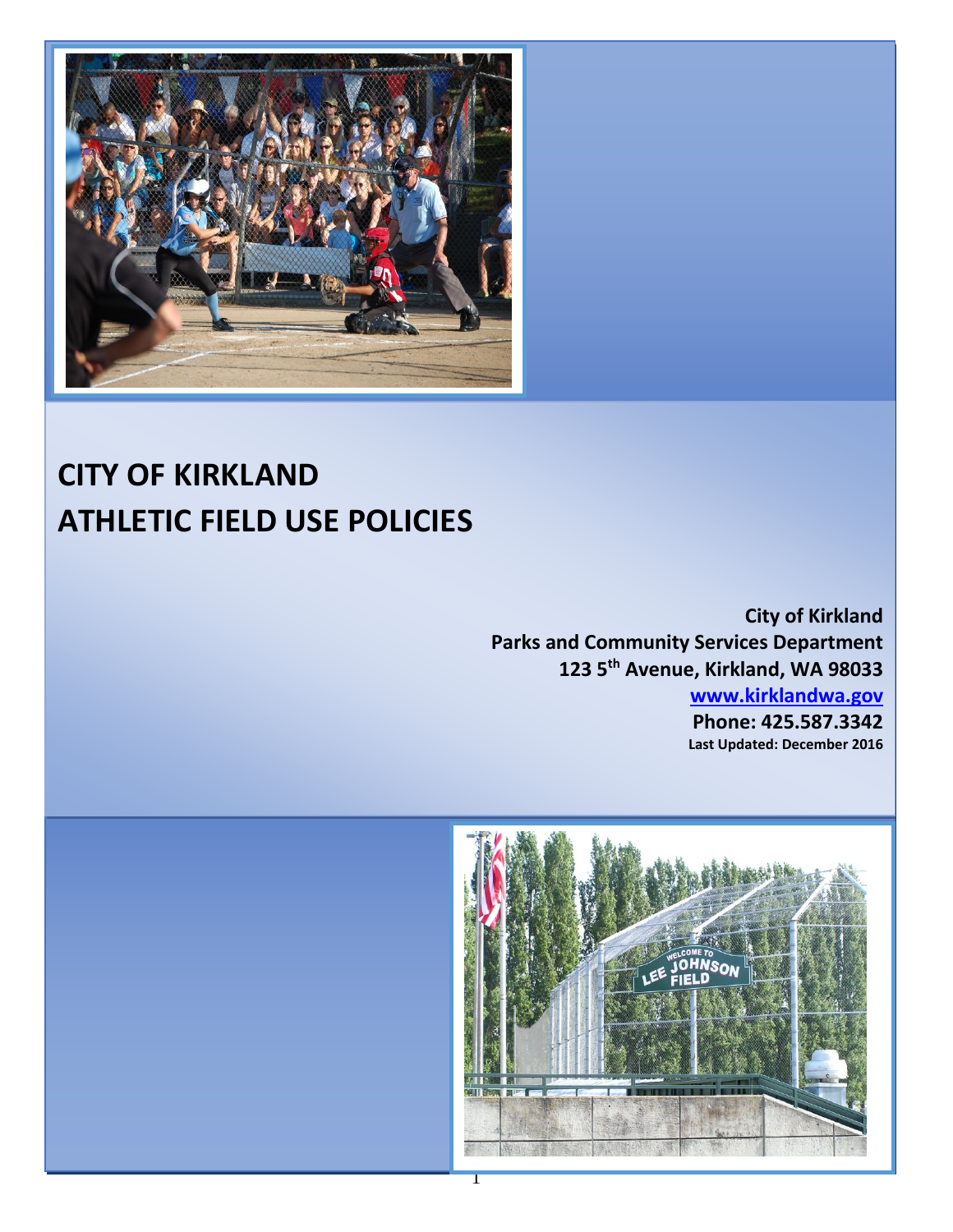# **PURPOSE**

The purpose of the Athletic Field Use Policies is to manage City of Kirkland athletic fields and many Kirkland area Lake Washington School District fields in a manner to assure equitable distribution and maximum use of the City and District facilities by the public. This will be accomplished by means of the following:

- Outline available fields
- Outline amenities at each
- Outline available seasons
- Outline facility scheduling procedures and policies
- Define fees and charges for use of facilities
- Define rules and regulations regarding use
- Manage the limited number of athletic fields in a fair and equitable manner

# **DEFINITIONS**

- **City** The City of Kirkland
- **Parks Department**  The City of Kirkland Parks and Community Services Department
- **LWSD/District** Lake Washington School District
- **Recreational Youth Programs** Programs that offer youth under the age of 18 equal opportunity to actively participate on a team (no cuts) or in a program. The primary purpose of the program is developmental and participatory.
- **Independent/Select Youth Programs** Programs that offer a limited number of participants, youth under the age of 18, the opportunity for play. Generally, select teams use try-outs, skill levels, and special invitation to form teams.
- **Local/Kirkland Resident** An individual who lives within and/or works full time within the City boundaries.
- **Lake Washington School District Resident –** An individual who resides within the district boundaries of the Lake Washington School District.
- **Kirkland Based Team** A team that carries a minimum of 65% Kirkland residents on the team (rosters required and will be verified). Participants are Kirkland residents and/or attend schools within the Kirkland city limits.
- **Lake Washington School District Based Team** A team that carries a minimum of 65% LWSD residents on the team (rosters required and will be verified). Participants are LWSD residents and/or attend LWSD schools.
- **Non-Local** Individuals or teams who don't meet the 65% Kirkland or District area threshold of residing, working full time or attending schools within the Kirkland city limits or LWSD district limits.

# **POLICIES, RULES AND ORDINANCES**

Field users are required to obey City of Kirkland Park use rules and regulations as outlined within this policy, within the Park Rules section of the Kirkland Municipal Code (KMC, Chapter 11.80), within Kirkland Facility Use polices and Lake Washington School District policies as well (for LWSD sites). City, State, County and Federal laws apply.

# **WHEN A FIELD USE/FACILITY USE PERMIT IS REQUIRED**

A Field Use/Facility Use Permit is required if one or more of the following circumstances applies:

- a) When use of an athletic field is by a league or organization, company or school, or is an organized social use (birthday parties, picnics, etc.), or is a community event or Special Event use
- b) When a specific reserved time is desired
- c) When services by the City are sought
- d) When a gathering is large enough either in attendance or in size (a group of approximately 20 to 25 people most often triggers the need for a Permit and/or one person or more want to consume a field for a unique activity or purpose)
- e) When hired services, such as entertainment, catering, or live/band music, is an element of the use
- f) When the gathering includes any high risk activities
- g) When the gathering is for a business purpose, involves sales, advertising, or admissions
- h) When the use requires permission to exceed park hours, noise levels, etc.
- i) When a gathering is beyond the scope of normal/intended use of a facility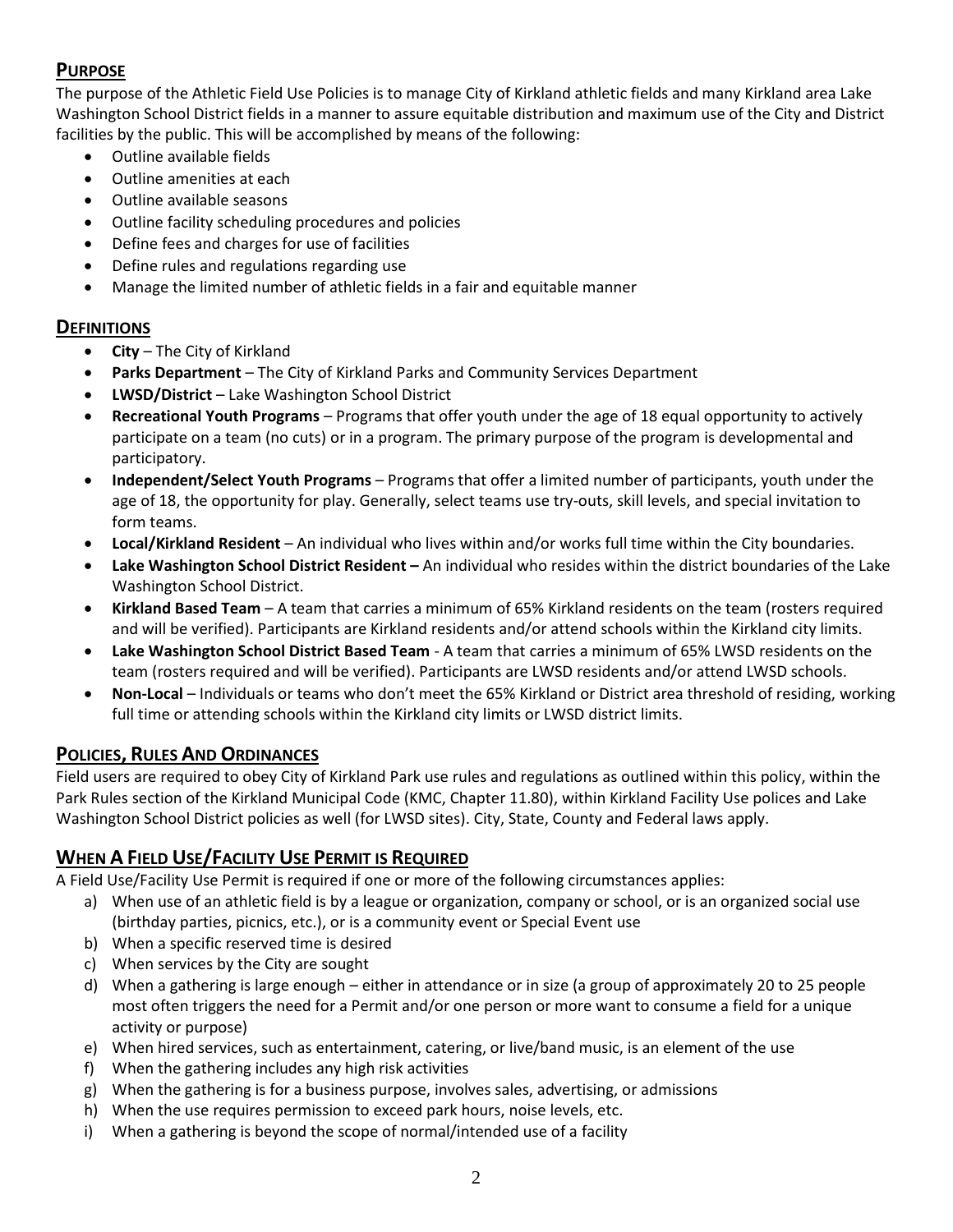These are examples only. Other elements may cause the need for a Field Use Permit. An individual is encouraged to inquire with the City of Kirkland Parks Department to ensure whether a gathering would require a permit for use (425.587.3342 or [nosborn@kirklandwa.gov\)](mailto:nosborn@kirklandwa.gov).

# **INTERLOCAL AGREEMENT BETWEEN LAKE WASHINGTON SCHOOL DISTRICT AND THE CITY OF KIRKLAND**

The City of Kirkland and Lake Washington School District have an Interlocal Agreement pertaining to City facilities and District facilities within the city limits of Kirkland. The District and City have a mutual interest in supporting programs for the community in the area of athletics, recreation and education. Through this cooperative arrangement, City and District's athletic fields and facilities can be used to meet broader community needs for education, recreation and athletic activities than either party can provide separately. A copy of the Interlocal Agreement is available upon request.

Generally speaking, this agreement includes two athletic field related areas:

- Field Coordination and Facility Use
- Field Design, Construction, Improvements and Maintenance

### *FIELD COORDINATION AND FACILITY USE*

As a result of the Kirkland/LWSD Interlocal Agreement, the City is able to offer for community use not only the City's fields, but the LWSD fields (within Kirkland) as well. The Interlocal Agreement provides the District with access to City fields and provides the City with an opportunity for access to District gymnasiums for City programs. A goal of the Interlocal Agreement, is for field use throughout Kirkland to be allocated efficiently, with the least possible expenditure of public funds, via one direct office coordinating all community use of District and City fields within Kirkland. District operations and programs do take priority at District sites, so community use hours and dates available are limited. One exception to the agreement is the high school stadiums. High school stadiums are coordinated by the District at each high school. School site details are provided within the Available Athletic Field Locations table below and within the City/School Interlocal agreement, which is available upon request.

### *FIELD DESIGN, CONSTRUCTION, IMPROVEMENTS AND MAINTENANCE*

Through the Interlocal Agreement, the City and District also join forces on the development and maintenance of certain District facilities. Examples of past joint projects are Kirkland Middle School Fields 1 and 2, Lakeview Elementary, Mark Twain Elementary, Ben Franklin Elementary, etc. At schools where the City and District combine efforts in development and construction, the City often provides field maintenance. City maintenance is limited to the field area only, not to general landscaping. The District locations the City currently maintain are identified in the table below.

# **ATHLETIC FIELD LOCATIONS**

The following City and District fields are offered for permitted use:

| <b>City of Kirkland Parks With Fields</b>  | <b>Address</b>               | <b>Original/Primary Purpose of Field(s)</b> |
|--------------------------------------------|------------------------------|---------------------------------------------|
| 132 <sup>nd</sup> Square Park              | 13159 132nd Ave NE           | Little League Baseball/Softball and Soccer  |
| <b>Crestwoods Park</b>                     | 1818 6th ST                  | Adult Softball, Little League Baseball and  |
|                                            |                              | Soccer                                      |
| Everest Park                               | 500 8th ST South             | Little League Baseball and Softball Games & |
|                                            |                              | <b>Tournaments</b>                          |
| Juanita Beach Park                         | 9703 NE Juanita Dr           | Little League Baseball/Softball             |
| Lee Johnson Field at Peter Kirk Park       | 202 3rd ST                   | 80' and 90' Baseball Games & Tournaments    |
| <b>LWSD Schools With Fields</b>            | <b>Address</b>               | <b>Original/Primary Purpose of Field(s)</b> |
| With Maintenance Provided by the City      |                              |                                             |
| Emerson High                               | 10903 NE 53rd ST             | Open Space                                  |
| Kirkland Middle Baseball & Softball Fields | 430 18th Ave NE              | 80' and 90' Baseball and Softball           |
| Ben Franklin El Both Fields                | 12434 NE 60th ST             | Little League Baseball/Softball and Soccer  |
| Juanita El Rear Field                      | 9635 NE 132nd ST             | Little League Baseball/Softball and Soccer  |
| Lakeview El                                | 10400 NE 68 <sup>th</sup> ST | Little League Baseball/Softball and Soccer  |
| Mark Twain El                              | 9525 130th Ave NE            | Little League Baseball/Softball and Soccer  |
| Rose Hill El Field One                     | 8110 128th Ave NE            | Little League Baseball/Softball and Soccer  |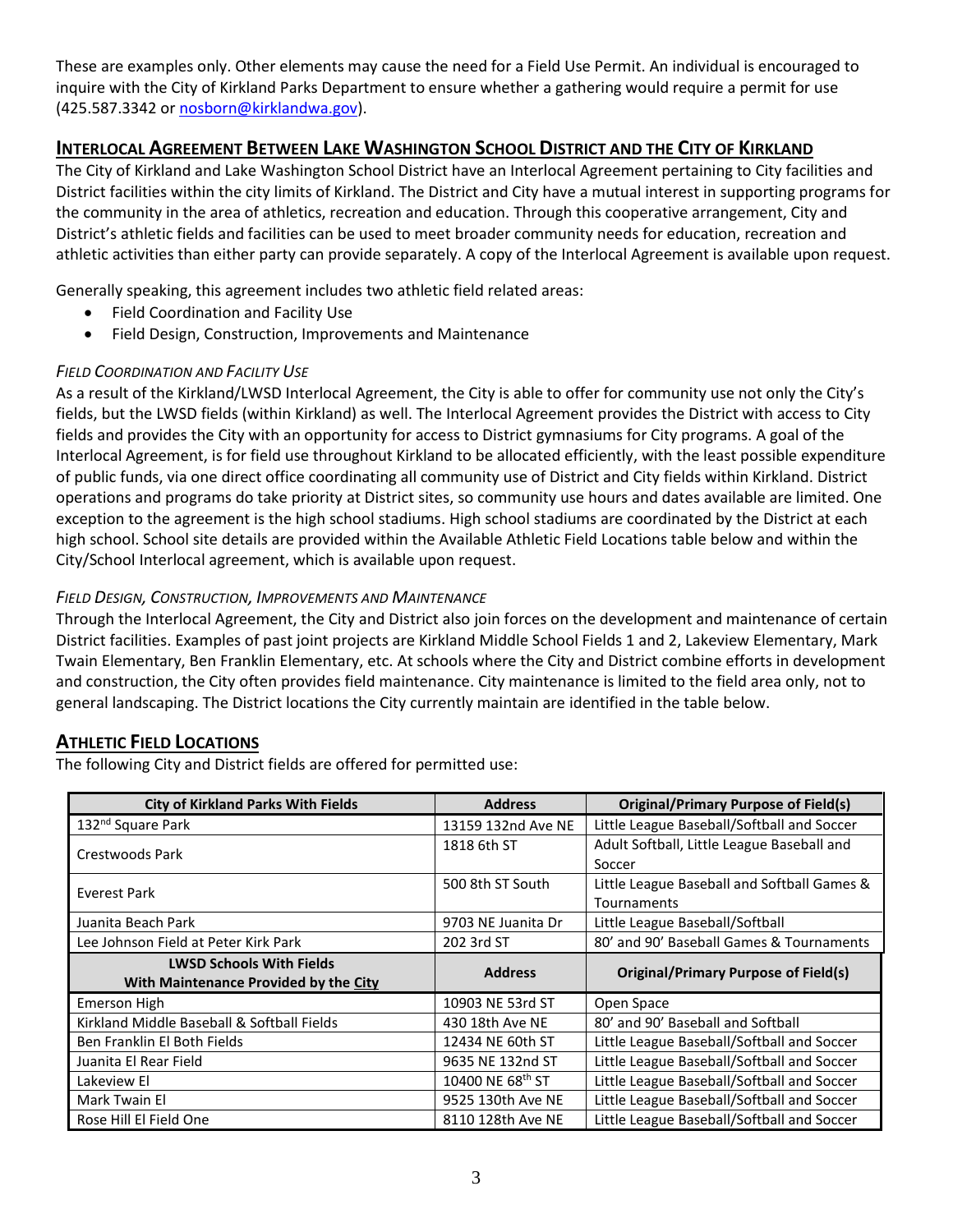#### *Continued from previous page*

| <b>LWSD Schools With Fields</b><br>With Maintenance Provided by the District | <b>Address</b>     | <b>Original/Primary Purpose of Field(s)</b> |
|------------------------------------------------------------------------------|--------------------|---------------------------------------------|
| Juanita High                                                                 | 10601 NE 132nd ST  | Baseball, Softball and Soccer (field 3)     |
| Lake WA High                                                                 | 12033 NE 80th ST   | <b>Baseball and Softball</b>                |
| Finn Hill Middle                                                             | 8040 NE 132nd ST   | Baseball, Softball, Football, Soccer, Track |
| International/Community School                                               | 11133 NE 65th ST   | Open Space                                  |
| Kamiakin Middle                                                              | 14111 132nd Ave NE | Baseball, Softball, Football, Soccer, Track |
| Kirkland Middle Football Field and Track                                     | 430 18th Ave NE    | Football, Soccer and Track                  |
| AG Bell El                                                                   | 11212 NE 112th ST  | Little League Baseball/Softball and Soccer  |
| Carl Sandburg El                                                             | 12801 84th Ave NE  | Little League Baseball/Softball and Soccer  |
| Helen Keller El                                                              | 13820 108th Ave NE | Little League Baseball/Softball and Soccer  |
| John Muir El                                                                 | 14012 132nd Ave NE | Little League Baseball/Softball and Soccer  |
| Juanita El Front Field                                                       | 9635 NE 132nd ST   | Little League Baseball/Softball and Soccer  |
| Peter Kirk El                                                                | 1312 6th ST        | Little League Baseball/Softball and Soccer  |
| Robert Frost El                                                              | 11801 NE 140th ST  | Little League Baseball/Softball and Soccer  |
| Rose Hill El Field 2                                                         | 8110 128th Ave NE  | Little League Baseball/Softball and Soccer  |
| Thoreau El                                                                   | 8224 NE 138th ST   | Little League Baseball/Softball and Soccer  |

#### **NEIGHBORHOOD PARKS**

The following neighborhood parks may also be available, although the primary purpose of neighborhood parks is for immediate neighborhood use. Non-neighborhood use may be considered, though parking does not exist on-site, so the type of use considered is limited.

| <b>City Of Kirkland Neighborhood Parks</b> | <b>Address</b>                    | <b>Original/Primary Purpose</b> |
|--------------------------------------------|-----------------------------------|---------------------------------|
| Highlands Park                             | 11210 NE 102 <sup>nd</sup> Street | Neighborhood Park               |
| Spinney Homestead Park                     | 11710 NE 100 <sup>th</sup> Street | Neighborhood Park               |
| <b>Terrace Park</b>                        | 10333 NE 67 <sup>th</sup> Street  | Neighborhood Park               |

#### **MAPS**

A map of Kirkland parks is available on the City of Kirkland website: [http://www.kirklandwa.gov/depart/parks/Parks\\_and\\_Open\\_Spaces/Online\\_Parks\\_Guide.htm.](http://www.kirklandwa.gov/depart/parks/Parks_and_Open_Spaces/Online_Parks_Guide.htm)

A map of Lake Washington School District schools is available on the Lake Washington School District website: <http://www.lwsd.org/Schools/District-Map/Pages/default.aspx>

Arial photos of each location, with fields numbered, is available upon request [\(nosborn@kirklandwa.gov](mailto:nosborn@kirklandwa.gov) or 425.587.3342).

### **AVAILABILITY**

The City of Kirkland reserves the right to limit the amount of play permitted on sport field complexes. Fields with dirt infields and grass fields are available for athletic use approximately March 1 through September 30<sup>th</sup>, October 15<sup>th</sup> or October 31<sup>st</sup>. Weather and project needs can cause the opening and closing dates to fluctuate. Dirt fields are open for athletic use approximately March 1 through October 31<sup>st</sup>. Opening dates and closing dates can vary due as the impacts of use of any certain type of activity/athletics are considered as are current field conditions and current weather trends. Kirkland Parks (and the District) reserve the right to suspend field availability at any time during periods of inclement weather, poor playing conditions, damage (which may cause hazardous safety considerations), excessive wear, and for necessary field maintenance or improvement projects. Closures can impact a single use, a full day or can last as long as needed.

On dates the fields are open and offered for use, City of Kirkland fields are available 8am to dusk seven days a week, except Lee Johnson Field at Peter Kirk Park, which is available until 11pm. District fields are available, per the Interlocal Agreement, generally speaking, during the dates and hours listed below. School District programs and events do take priority and can cause the hours available to fluctuate in order to accommodate current District programs and events.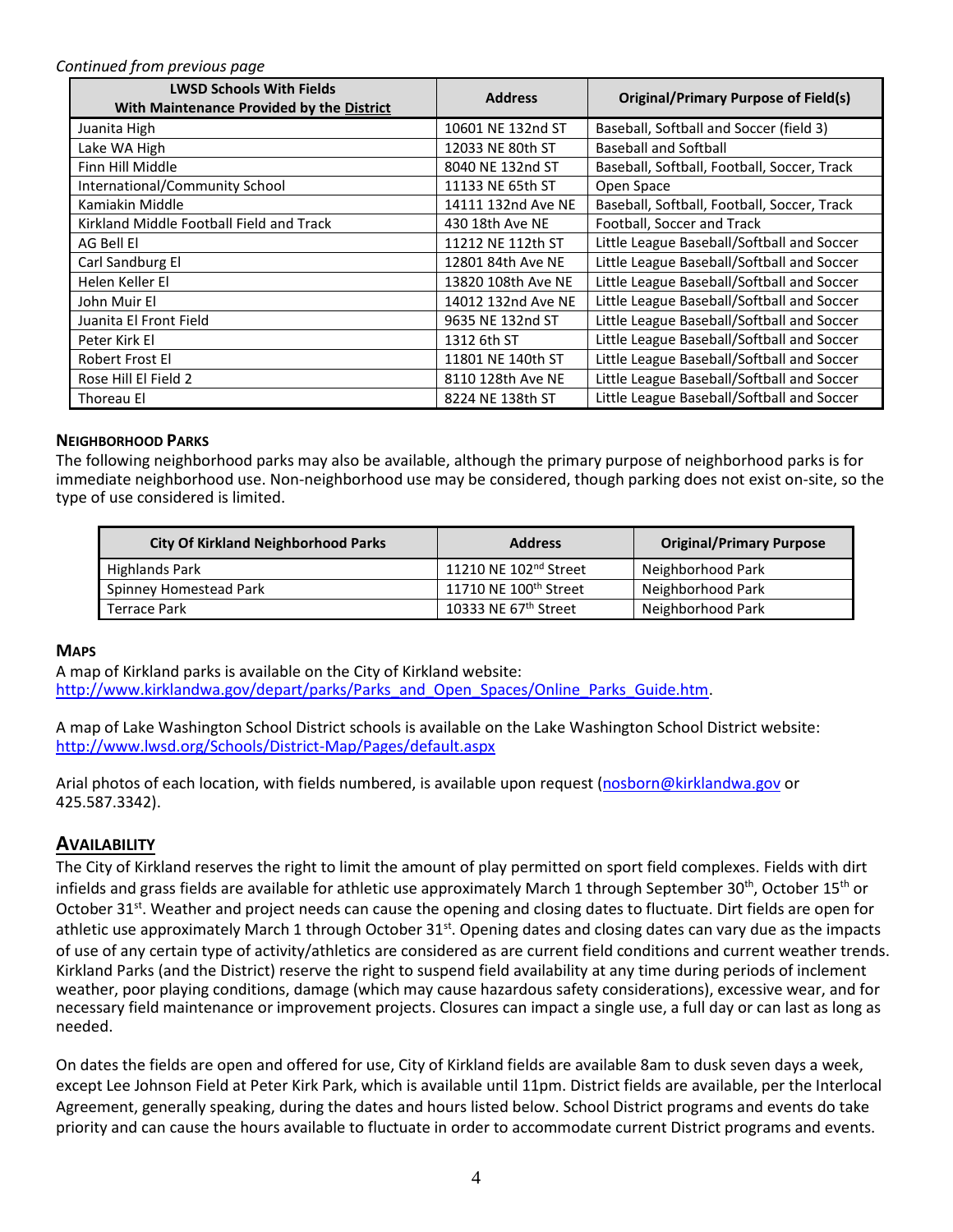**District site use can be bumped at any time, without advance notice, for District events, maintenance, projects or District athletic program needs.** 

| <b>Middle Schools &amp; High Schools</b> | Weekdays                                                   | Saturdays                                                  | Sundays     |
|------------------------------------------|------------------------------------------------------------|------------------------------------------------------------|-------------|
| September Through June                   | 6pm to Dusk (Unlit Fields)<br>6pm to 10pm (Lighted Fields) | 8am to Dusk (Unlit Fields)<br>8am to 10pm (Lighted Fields) | 9am to 6pm  |
| July, August and Breaks                  | 8am to Dusk                                                | 8am to Dusk                                                | 9am to Dusk |
| <b>Elementary Schools</b>                | Weekdays                                                   | Saturdays                                                  | Sundays     |
| September Through June                   | 4pm to Dusk                                                | 8am to Dusk                                                | 9am to Dusk |
| July, August and Breaks                  | 8am to Dusk                                                | 8am to Dusk                                                | 9am to Dusk |

# **FIELD PURPOSE & AMENITIES**

Each field has a primary/intended purpose. Other uses may be possible depending on safety, expense, staff and community impacts. Below is a list of the intended primary and secondary use for each field, the amenities readily available on-site, and the approximate season each field or program is commonly permitted. The neighborhood parks listed (Spinney Homestead, Highlands and Terrace Park) are primarily neighborhood parks intended for immediate neighborhood use. Non-neighborhood use may be considered, though parking does not exist on-site, so the type of use considered is limited.

| <b>City Of Kirkland Parks with Fields</b> |                                                                                                                              |                       |                        |                              |
|-------------------------------------------|------------------------------------------------------------------------------------------------------------------------------|-----------------------|------------------------|------------------------------|
|                                           | (NOTE: All City fields close annually approximately September 30 <sup>th</sup> or October 15 <sup>th</sup> for maintenance.) |                       |                        |                              |
|                                           | <b>Common Seasonal</b><br><b>Existing Amenities</b>                                                                          |                       | <b>Approx. Seasons</b> | <b>Field Type/Area</b>       |
|                                           | <b>Uses/Limitations</b>                                                                                                      |                       |                        | (Lights only at Lee Johnson) |
|                                           | 132 <sup>nd</sup> Square Park - 13159 132 <sup>nd</sup> Ave NE, Kirkland                                                     |                       |                        |                              |
|                                           | Up to U10 Baseball & Select                                                                                                  | 60' Base Path         | March 1-July 31        | Dirt Infield/Grass Outfield  |
| Field 1                                   | Softball                                                                                                                     | 40 & 46' Rubber       |                        |                              |
|                                           | Micro Soccer Practice in outfield                                                                                            |                       | August $1 - Oct$ 15    | <b>Grass Outfield</b>        |
|                                           | Up to U10 Baseball & Select                                                                                                  | 60' Base Path         | March $1 - Oct$ 15     | Dirt Infield/Grass Outfield  |
| Field 2                                   | Softball                                                                                                                     | 40' & 46' Rubber      |                        |                              |
|                                           | Micro Soccer Practice in outfield                                                                                            |                       | August $1 - Oct$ 15    | Grass Outfield               |
| Field 3                                   | Soccer through Adult                                                                                                         | <b>Portable Goals</b> | March $1 - Oct$ 15     | Grass                        |
|                                           | Crestwoods Park - 1818 6 <sup>th</sup> Street, Kirkland                                                                      |                       |                        |                              |
|                                           | Softball through Adult                                                                                                       | 65 & 60' Base Path    | March 1-July 31        | Dirt Infield/Grass Outfield  |
| Field 1                                   |                                                                                                                              | 50' & 43' Rubber      |                        | No Fence                     |
|                                           | Youth Soccer In Outfield                                                                                                     |                       | August $1 - Oct$ 15    | <b>Grass Outfield</b>        |
|                                           | Softball through Adult                                                                                                       | 65 & 60' Base Path    | March 1-July 31        | Dirt Infield/Grass Outfield  |
| Field 2                                   |                                                                                                                              | 50' & 43' Rubber      |                        | No Fence                     |
|                                           | Youth Soccer In Outfield                                                                                                     |                       | August $1 - Oct$ 15    | <b>Grass Outfield</b>        |
| Field 3                                   | Multi-Use                                                                                                                    | <b>Portable Goals</b> | March $1 - Oct$ 15     | Grass                        |
|                                           | Soccer/Lacrosse through Adult                                                                                                |                       |                        |                              |
|                                           | Up to U10 Baseball & Select                                                                                                  | 60' Base Path         | March 1-July 31        | Dirt Infield/Grass Outfield  |
| Field 4                                   | Softball                                                                                                                     | 46' Rubber            |                        | 200' Fence                   |
|                                           | Youth Soccer In Outfield                                                                                                     |                       | August $1 - Oct$ 15    | <b>Grass Outfield</b>        |
|                                           | Everest Park - 500 8 <sup>th</sup> Street South, Kirkland                                                                    |                       |                        |                              |
| Field A                                   | Up to U12 Baseball & Collegiate                                                                                              | 60' Base Path, 43'    | Mar 1 - Sept 30/Oct    | Dirt Infield/Grass Outfield  |
|                                           | <b>Softball Games &amp; Tournaments</b>                                                                                      | Rubber, 46' Temp      | 15                     | 200' Fence                   |
| Field B                                   | Up to U12 Baseball & Collegiate                                                                                              | 60' Base Path         | Mar 1-Sept 30/Oct      | Dirt Infield/Grass Outfield  |
|                                           | <b>Softball Games &amp; Tournaments</b>                                                                                      | 46' Rubber            | 15                     | 200' Fence                   |
| Field C                                   | Up to Collegiate Softball Games &                                                                                            | 60' Base Path         | Mar 1-Sept 30/Oct      | Dirt Infield/Grass Outfield  |
|                                           | Tournaments                                                                                                                  | 40' & 43' Rubber      | 15                     | 200' Fence                   |
| Field D                                   | Up to U12 Baseball & Collegiate                                                                                              | 60' Base Path 43'     | Mar 1 - Sept 30/Oct    | Dirt Infield/Grass Outfield  |
|                                           | Softball Games & Tournaments                                                                                                 | Rubber, 46' Temp      | 15                     | 200' Fence                   |
| <b>Continues On Next Page</b>             |                                                                                                                              |                       |                        |                              |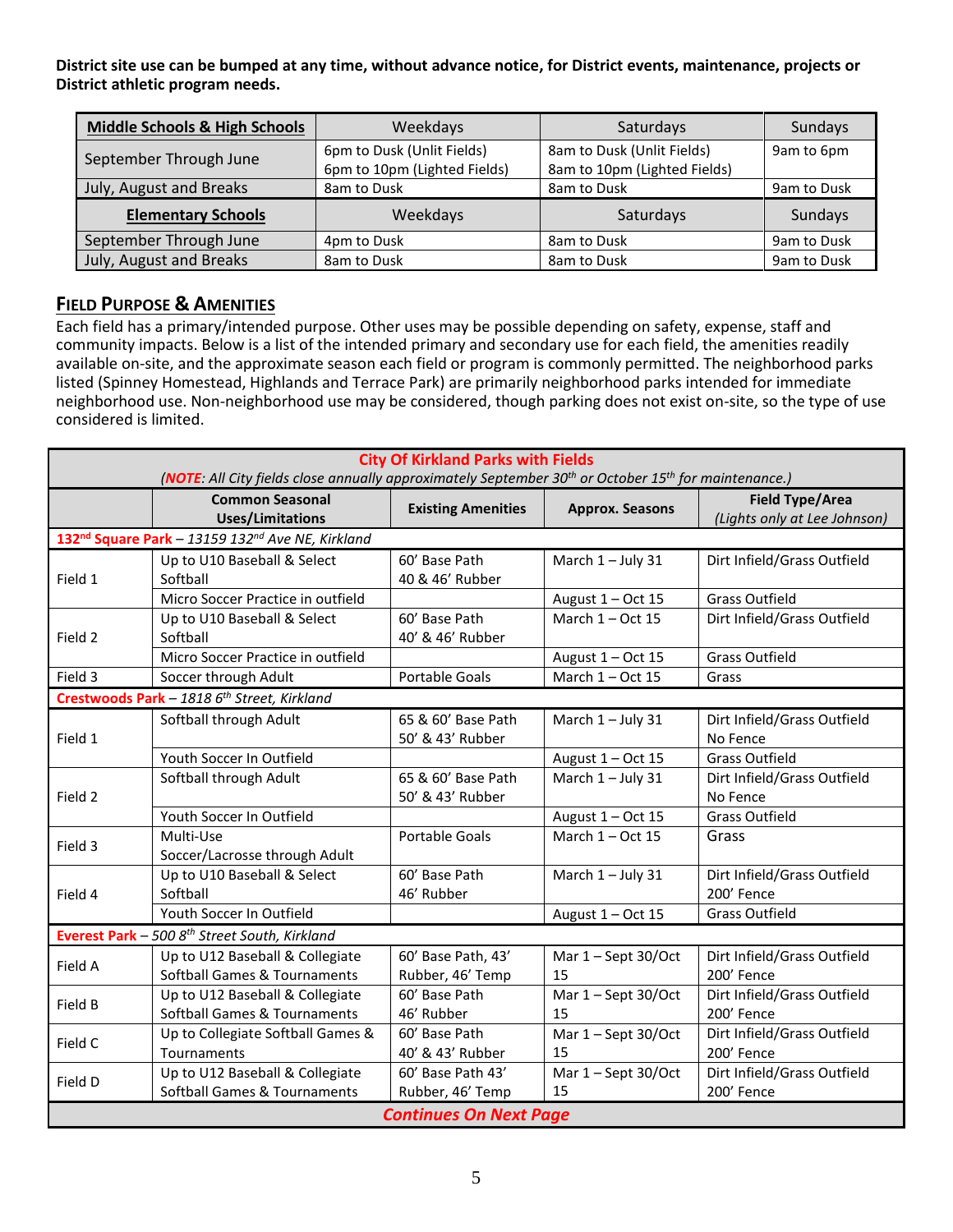| <b>City of Kirkland Parks With Fields (continued)</b><br>(NOTE: All City fields close annually approximately September 30 <sup>th</sup> or October 15 <sup>th</sup> for maintenance.) |                                                                                                                  |                                       |                                                                                                                                                                           |                                                        |
|---------------------------------------------------------------------------------------------------------------------------------------------------------------------------------------|------------------------------------------------------------------------------------------------------------------|---------------------------------------|---------------------------------------------------------------------------------------------------------------------------------------------------------------------------|--------------------------------------------------------|
|                                                                                                                                                                                       | <b>Common Seasonal</b><br><b>Uses/Limitations</b>                                                                | <b>Existing Amenities</b>             | Approximate<br><b>Seasons</b>                                                                                                                                             | <b>Field Type/Area</b><br>(Lights only at Lee Johnson) |
|                                                                                                                                                                                       | Highlands Park - A Neighborhood Park - 11210 NE 102 <sup>nd</sup> Street, Kirkland                               |                                       |                                                                                                                                                                           |                                                        |
| One Field                                                                                                                                                                             | Practice use up to U10 Baseball &<br><b>Youth Softball</b>                                                       | Backstop                              | March 1-July 31                                                                                                                                                           | Dirt Infield/Grass Outfield                            |
|                                                                                                                                                                                       | Practice youth soccer in Outfield                                                                                |                                       | August 1 - Oct 15                                                                                                                                                         | <b>Grass Outfield</b>                                  |
|                                                                                                                                                                                       | Juanita Beach Park - 9703 NE Juanita Drive, Kirkland                                                             |                                       |                                                                                                                                                                           |                                                        |
| Field 1                                                                                                                                                                               | Up to U10 Baseball & Youth<br>Softball                                                                           | 60' Base Path<br>46' Rubber           | March 1-July 31                                                                                                                                                           | Dirt Infield/Grass Outfield<br>Fence                   |
|                                                                                                                                                                                       | Pee Wee/Micro Soccer in outfield                                                                                 |                                       | August 1 - Oct 15                                                                                                                                                         | <b>Grass Outfield</b>                                  |
|                                                                                                                                                                                       | Up to U10 Baseball & Youth                                                                                       | 60' Base Path                         | March 1 - July 31                                                                                                                                                         | Dirt Infield/Grass Outfield                            |
| Field 2                                                                                                                                                                               | Softball                                                                                                         | 46' Rubber                            |                                                                                                                                                                           | Fence                                                  |
|                                                                                                                                                                                       | Pee Wee/Micro Soccer in outfield                                                                                 |                                       | August $1 - Oct$ 15                                                                                                                                                       | <b>Grass Outfield</b>                                  |
| Open Space                                                                                                                                                                            | Practice, Multi-Use Youth Sports                                                                                 |                                       | March $1 - Oct$ 15                                                                                                                                                        | Grass                                                  |
|                                                                                                                                                                                       | Lee Johnson Field at Peter Kirk Park - 202 3rd Street, Kirkland                                                  |                                       |                                                                                                                                                                           |                                                        |
|                                                                                                                                                                                       | U13+ Baseball Games &                                                                                            | 80' & 90' Bases                       | Mar 15 - July 31                                                                                                                                                          | Dirt Infield/Grass Outfield                            |
| One Field                                                                                                                                                                             | Tournaments                                                                                                      | 54' & 60'6" Rubber                    |                                                                                                                                                                           | Fence                                                  |
|                                                                                                                                                                                       | <b>Adult Softball</b>                                                                                            | 65' Bases, 50' Rubber                 | Aug 1-Sept 30/Oct 15                                                                                                                                                      | <b>Lights</b>                                          |
|                                                                                                                                                                                       | Spinney Homestead Park - A Neighborhood Park - 11710 NE 100 <sup>th</sup> Street, Kirkland                       |                                       |                                                                                                                                                                           |                                                        |
|                                                                                                                                                                                       | Practice use up to U10 Baseball &                                                                                |                                       | March 1 - July 31                                                                                                                                                         | Dirt Infield/Grass Outfield                            |
| One Field                                                                                                                                                                             | Youth Softball                                                                                                   |                                       |                                                                                                                                                                           |                                                        |
|                                                                                                                                                                                       | Practice youth soccer in Outfield                                                                                |                                       | August $1 - Oct$ 15                                                                                                                                                       | <b>Grass Outfield</b>                                  |
|                                                                                                                                                                                       | Terrace Park - A Neighborhood Park - 10333 NE 67th Street, Kirkland                                              |                                       |                                                                                                                                                                           |                                                        |
| One Field                                                                                                                                                                             | Practice, Multi-Use Youth Sports                                                                                 |                                       | March $1 - Oct$ 15                                                                                                                                                        | Grass, No Fence                                        |
|                                                                                                                                                                                       | All coordinated by the City. Fields with "*" are also maintained by City. All others are maintained by District. |                                       | Lake Washington School District Kirkland Area Schools with Fields<br>All fields close to use approximately October 15 <sup>th</sup> or October 31 <sup>st</sup> annually. |                                                        |
|                                                                                                                                                                                       | <b>Common Seasonal</b>                                                                                           |                                       | Approximate                                                                                                                                                               | <b>Field Type/Area</b>                                 |
|                                                                                                                                                                                       | Uses/Limitations                                                                                                 | <b>Existing Amenities</b>             | <b>Seasons</b>                                                                                                                                                            | (Lights only at Lee Johnson)                           |
| <b>High Schools</b>                                                                                                                                                                   |                                                                                                                  |                                       |                                                                                                                                                                           |                                                        |
|                                                                                                                                                                                       | International/Community School - 11133 NE 65 <sup>th</sup> Street, Kirkland                                      |                                       |                                                                                                                                                                           |                                                        |
| One Field                                                                                                                                                                             | <b>T-Ball/Soccer Practice</b>                                                                                    | Open Space                            | March 1-Oct 15                                                                                                                                                            | Open Grass Field                                       |
|                                                                                                                                                                                       | <b>Emerson*</b> - 10903 NE 53 <sup>rd</sup> Street, Kirkland                                                     |                                       |                                                                                                                                                                           |                                                        |
| One Field*                                                                                                                                                                            | <b>T-Ball/Soccer Practice</b>                                                                                    | Backstop                              | March $1 - Oct$ 15                                                                                                                                                        | <b>Grass Field</b>                                     |
|                                                                                                                                                                                       | Juanita - 10601 NE 132 <sup>nd</sup> Street, Kirkland                                                            |                                       |                                                                                                                                                                           |                                                        |
|                                                                                                                                                                                       | High School Level Softball                                                                                       | 60' Bases                             | March 1-Oct 15                                                                                                                                                            | Dirt Infield, Grass Outfield                           |
| Field 1                                                                                                                                                                               |                                                                                                                  | 43' Rubber                            |                                                                                                                                                                           | 200' Fence                                             |
| Field 2                                                                                                                                                                               | High School Level Baseball                                                                                       | 80' & 90' Bases<br>54' & 60'6" Rubber | March 1-Oct 15                                                                                                                                                            | Dirt Infield, Grass Outfield<br>Fence                  |
| Field 3                                                                                                                                                                               | Practices/Little League/Multi-Use                                                                                | Backstop                              | March 1-Oct 15                                                                                                                                                            | Dirt                                                   |
|                                                                                                                                                                                       | Stadium not available through Joint Use Agreement. Contact High School directly.                                 |                                       |                                                                                                                                                                           |                                                        |
| Lake Washington - 12033 NE 80 <sup>th</sup> Street, Kirkland                                                                                                                          |                                                                                                                  |                                       |                                                                                                                                                                           |                                                        |
| Field 1                                                                                                                                                                               | High School Level Baseball                                                                                       | 80' & 90' Bases<br>54' & 60'6" Rubber | March $1 - Oct$ 15                                                                                                                                                        | Synthetic Infield, Grass<br>Outfield<br>Fence          |
| Field 2                                                                                                                                                                               | High School Level Softball                                                                                       | 60' Bases, 43' Rubber                 | March $1 - Oct$ 15                                                                                                                                                        | Synthetic Infield, Grass<br>Outfield<br>Fence          |
|                                                                                                                                                                                       | Stadium not available through Joint Use Agreement. Contact High School directly.                                 |                                       |                                                                                                                                                                           |                                                        |
| <b>Continues On Next Page</b>                                                                                                                                                         |                                                                                                                  |                                       |                                                                                                                                                                           |                                                        |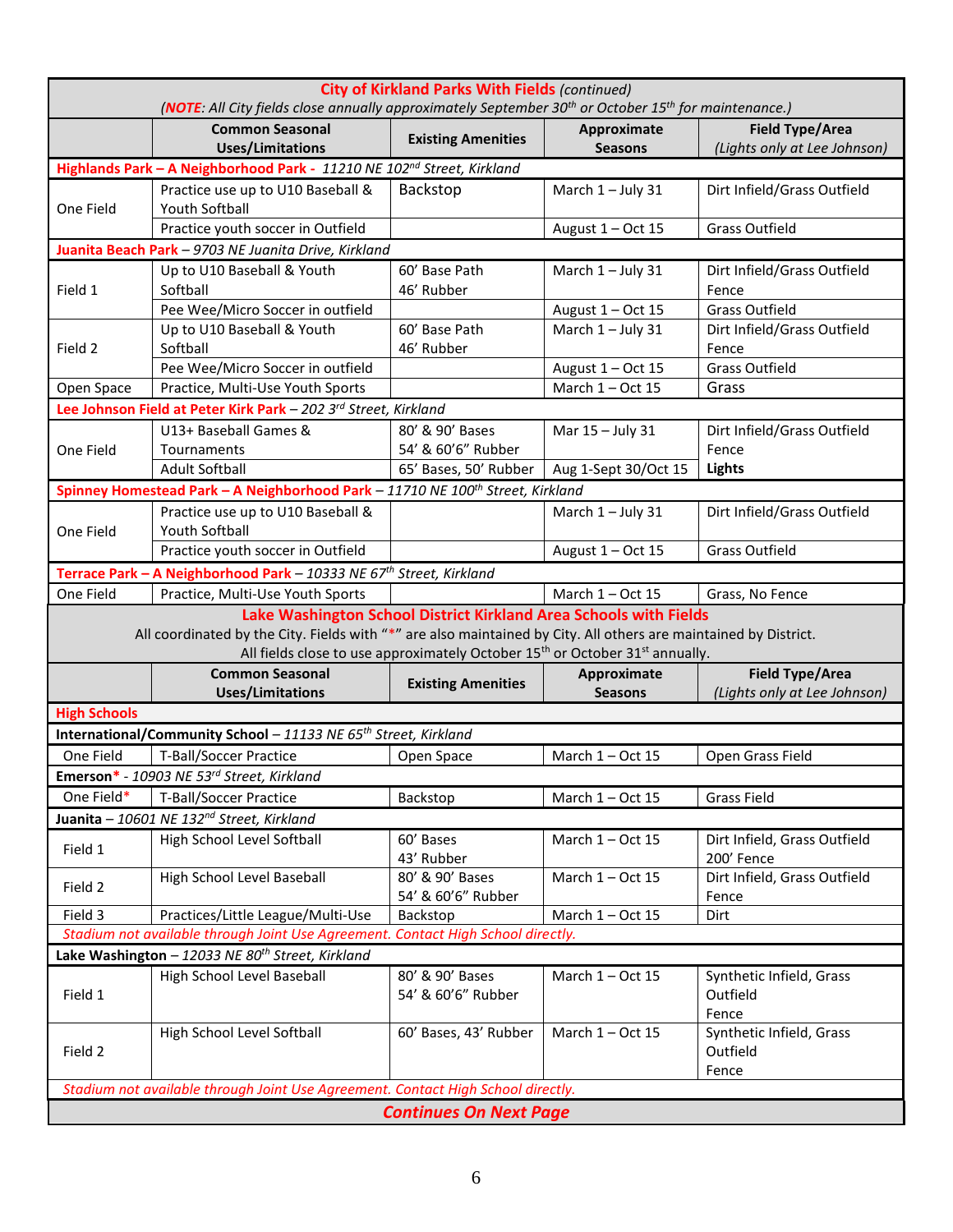| Lake Washington School District Kirkland Area Schools with Fields (continued)<br>All coordinated by the City. Fields with "*" are also maintained by City. All others maintained by District.<br>All fields close to use approximately October 15 <sup>th</sup> or October 31 <sup>st</sup> annually |                                                            |                                            |                               |                                                        |  |
|------------------------------------------------------------------------------------------------------------------------------------------------------------------------------------------------------------------------------------------------------------------------------------------------------|------------------------------------------------------------|--------------------------------------------|-------------------------------|--------------------------------------------------------|--|
|                                                                                                                                                                                                                                                                                                      | <b>Common Seasonal</b><br><b>Uses/Limitations</b>          | <b>Existing Amenities</b>                  | Approximate<br><b>Seasons</b> | <b>Field Type/Area</b><br>(Lights only at Lee Johnson) |  |
| <b>Middle Schools</b>                                                                                                                                                                                                                                                                                |                                                            |                                            |                               |                                                        |  |
|                                                                                                                                                                                                                                                                                                      | Finn Hill - 8040 NE 132 <sup>nd</sup> Street, Kirkland     |                                            |                               |                                                        |  |
| Field 1                                                                                                                                                                                                                                                                                              | Baseball                                                   | Backstop                                   | March $1 - Oct$ 15            | Dirt Infield, Grass Outfield                           |  |
| Field 2                                                                                                                                                                                                                                                                                              | Baseball/Softball                                          | Backstop                                   | March 1 - Oct 15              |                                                        |  |
| <b>Football Fld</b>                                                                                                                                                                                                                                                                                  | Football/Soccer                                            |                                            | March $1 - Oct$ 15            | Grass                                                  |  |
| <b>Track</b>                                                                                                                                                                                                                                                                                         | Track                                                      |                                            | March $1 - Oct$ 15            | Cinder                                                 |  |
|                                                                                                                                                                                                                                                                                                      | Kamiakin - 14111 132 <sup>nd</sup> Ave NE, Kirkland        |                                            |                               |                                                        |  |
| Field 1                                                                                                                                                                                                                                                                                              | Baseball                                                   | 80' & 90' Bases<br>54' & 60'6" Rubber      | March $1 - Oct$ 15            | Dirt Infield, Grass Outfield                           |  |
| Field 2                                                                                                                                                                                                                                                                                              | Baseball/Softball                                          | 60' Bases, 43' Rubber                      | March 1 - Oct 15              | Dirt Infield, Grass Outfield                           |  |
| Open Space                                                                                                                                                                                                                                                                                           | Open Space                                                 |                                            | March 1-Oct 15                | Grass                                                  |  |
| <b>Football Fld</b>                                                                                                                                                                                                                                                                                  | Football/Soccer                                            |                                            | March $1 - Oct$ 15            | Grass                                                  |  |
| <b>Track</b>                                                                                                                                                                                                                                                                                         | Track                                                      |                                            | March $1 - Oct$ 15            | Cinder                                                 |  |
|                                                                                                                                                                                                                                                                                                      | Kirkland* - 430 18 <sup>th</sup> Ave NE, Kirkland          |                                            |                               |                                                        |  |
| Field $1*$                                                                                                                                                                                                                                                                                           | Baseball                                                   | 60', 80' & 90' Bases<br>54' & 60'6" Rubber | March 1 - Oct 15              | Dirt Infield, Grass Outfield                           |  |
| Field $2*$                                                                                                                                                                                                                                                                                           | Baseball/Softball                                          | 60' Bases<br>43' & 46' Rubber              | March $1 - Oct$ 15            | Dirt Infield, Grass Outfield                           |  |
| <b>Football Fld</b>                                                                                                                                                                                                                                                                                  | Football/Soccer                                            |                                            | March 1 - Oct 15              | Grass                                                  |  |
| <b>Track</b>                                                                                                                                                                                                                                                                                         | Track                                                      |                                            | March $1 - Oct$ 15            | Cinder                                                 |  |
| <b>Elementary Schools</b>                                                                                                                                                                                                                                                                            |                                                            |                                            |                               |                                                        |  |
|                                                                                                                                                                                                                                                                                                      | AG Bell - 11212 NE 112th Street, Kirkland                  |                                            |                               |                                                        |  |
| Field 1                                                                                                                                                                                                                                                                                              | <b>Tball/Soccer Practice</b>                               |                                            | March $1 - Oct$ 31            | Dirt Field                                             |  |
| Field 2                                                                                                                                                                                                                                                                                              | Tball/Pee Wee Soccer                                       | <b>Goals and Backstop</b>                  | March 1-Oct 15                | <b>Grass Field</b>                                     |  |
|                                                                                                                                                                                                                                                                                                      | Ben Franklin* - 12434 NE 60 <sup>th</sup> Street, Kirkland |                                            |                               |                                                        |  |
| Field 1*                                                                                                                                                                                                                                                                                             | Up to U10 Little League/Soccer<br>Practice                 | Backstop                                   | March 1-Oct 15                | <b>Grass Field</b>                                     |  |
| Field 2*                                                                                                                                                                                                                                                                                             | Up to U10 Little League/Soccer<br>Practice                 |                                            | March $1 - Oct$ 15            | <b>Grass Field</b>                                     |  |
|                                                                                                                                                                                                                                                                                                      | Carl Sandburg - $1280184^{th}$ Ave NE, Kirkland            |                                            |                               |                                                        |  |
| Field 1                                                                                                                                                                                                                                                                                              | Up to U10 Little League/Soccer<br>Practice                 | Goals and Backstop                         | March $1 - Oct$ 31            | Dirt Field                                             |  |
| Field 2                                                                                                                                                                                                                                                                                              | T-Ball/Pee-Wee Soccer                                      |                                            | March 1 - Oct 15              | Grass Open Space                                       |  |
|                                                                                                                                                                                                                                                                                                      | Helen Keller - 13820 108th Ave NE, Kirkland                |                                            |                               |                                                        |  |
| Field 1                                                                                                                                                                                                                                                                                              | Up to U10 Little League/Soccer<br>Practice                 | Backstop                                   | March 1 - Oct 31              | Dirt Field                                             |  |
| Field 2                                                                                                                                                                                                                                                                                              | <b>Soccer Practice</b>                                     | Goals                                      | March 1-Oct 31                | Dirt Field                                             |  |
|                                                                                                                                                                                                                                                                                                      | John Muir - 14012 132 <sup>nd</sup> Ave NE, Kirkland       |                                            |                               |                                                        |  |
| One Field                                                                                                                                                                                                                                                                                            | Up to U8 Little League/Soccer<br>Practice                  | Backstop                                   | March 1 - Oct 31              | Dirt Field                                             |  |
| 9635 NE 132 <sup>nd</sup> Street, Kirkland<br>Juanita* -                                                                                                                                                                                                                                             |                                                            |                                            |                               |                                                        |  |
| Field 1                                                                                                                                                                                                                                                                                              | T-Ball/Pee-Wee Soccer                                      | Backstop                                   | March 1-Oct 15                | <b>Grass Field</b>                                     |  |
| (Rear)*                                                                                                                                                                                                                                                                                              | T-Ball/Pee-Wee Soccer                                      |                                            |                               | <b>Grass Field</b>                                     |  |
| Field 2<br>(Front)                                                                                                                                                                                                                                                                                   |                                                            | Backstop                                   | March 1 - Oct 15              |                                                        |  |
|                                                                                                                                                                                                                                                                                                      | Lakeview* - 10400 NE 68 <sup>th</sup> Street, Kirkland     |                                            |                               |                                                        |  |
| One Field                                                                                                                                                                                                                                                                                            | Up to U10 Little League/Soccer<br>Practice                 | Goals and Backstop                         | March 1 - Oct 31              | Synthetic Field                                        |  |
|                                                                                                                                                                                                                                                                                                      |                                                            | <b>Continues On Next Page</b>              |                               |                                                        |  |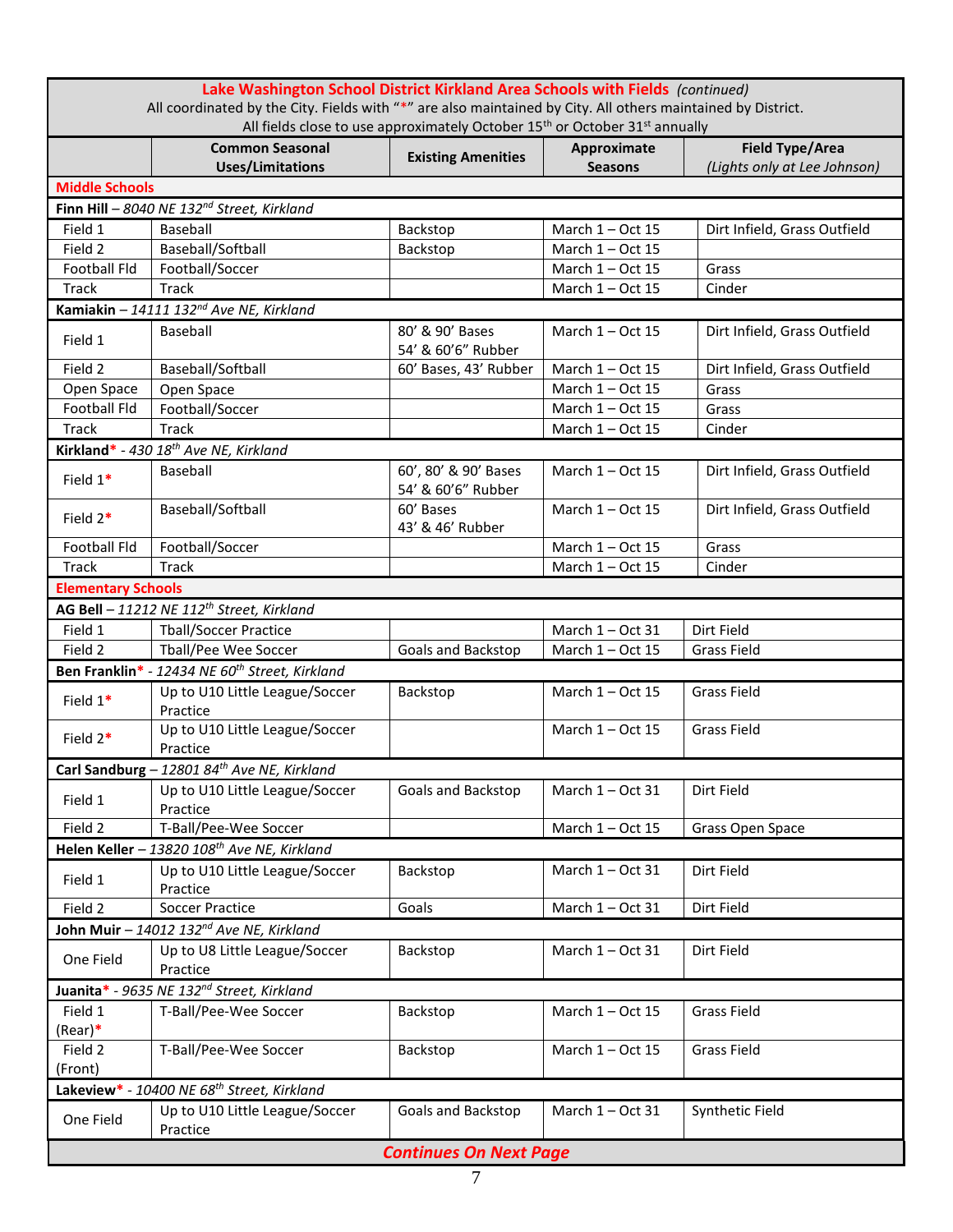| Lake Washington School District Kirkland Area Schools with Fields (continued)<br>All coordinated by the City. Fields with "*" are also maintained by City. All others maintained by District.<br>All fields close to use approximately October 15 <sup>th</sup> or October 31 <sup>st</sup> annually |                                                            |                           |                               |                                                        |
|------------------------------------------------------------------------------------------------------------------------------------------------------------------------------------------------------------------------------------------------------------------------------------------------------|------------------------------------------------------------|---------------------------|-------------------------------|--------------------------------------------------------|
|                                                                                                                                                                                                                                                                                                      | <b>Common Seasonal</b><br><b>Uses/Limitations</b>          | <b>Existing Amenities</b> | Approximate<br><b>Seasons</b> | <b>Field Type/Area</b><br>(Lights only at Lee Johnson) |
|                                                                                                                                                                                                                                                                                                      | Mark Twain* - $9525$ 130 <sup>th</sup> Ave NE, Kirkland    |                           |                               |                                                        |
| Field $1*$                                                                                                                                                                                                                                                                                           | T-Ball/Micro Soccer                                        | Backstop                  | March $1 - Oct$ 15            | <b>Grass Field</b>                                     |
| Field $2^*$                                                                                                                                                                                                                                                                                          | Soccer Practice                                            | Goals                     | March $1 - Oct$ 31            | Dirt Field                                             |
|                                                                                                                                                                                                                                                                                                      | Peter Kirk - 1312 $6th$ Street, Kirkland                   |                           |                               |                                                        |
| Field 1                                                                                                                                                                                                                                                                                              | Up to U10 Little League/Soccer                             | Backstop                  | March 1 - Oct 31              | Dirt Field                                             |
| Field 2                                                                                                                                                                                                                                                                                              | Soccer                                                     | Goals                     | March $1 - Oct$ 31            | Dirt Field                                             |
|                                                                                                                                                                                                                                                                                                      | Rose Hill* - 8110 128 <sup>th</sup> Ave NE, Kirkland       |                           |                               |                                                        |
| Field 1                                                                                                                                                                                                                                                                                              | <b>T-Ball/Soccer Practice</b>                              | Backstop                  | March $1 - Oct$ 15            | Grass                                                  |
| Field $2*$                                                                                                                                                                                                                                                                                           | <b>T-Ball/Soccer Practice</b>                              | Open Space                | March $1 - Oct$ 15            | Grass                                                  |
|                                                                                                                                                                                                                                                                                                      | Robert Frost - 11801 NE 140 <sup>th</sup> Street, Kirkland |                           |                               |                                                        |
| One Field                                                                                                                                                                                                                                                                                            | T-Ball/Micro Soccer                                        | Goals and<br>Backstop     | March $1 - Oct$ 15            | Grass                                                  |
| Thoreau - 8224 NE 138 <sup>th</sup> Street, Kirkland                                                                                                                                                                                                                                                 |                                                            |                           |                               |                                                        |
| Field 1                                                                                                                                                                                                                                                                                              | Up to U10 Little League/Soccer<br>Practice                 | Backstop                  | March $1 - Oct$ 31            | Dirt                                                   |
| Field 2                                                                                                                                                                                                                                                                                              | Soccer Practice                                            | Goals                     | March $1 - Oct$ 31            | Dirt                                                   |

# **HOW TO CHECK FIELD/SPECIFIC DATE AVAILABILITY**

Field availability can be checked by either emailing or calling the Parks Coordinator at 425.587.3342 or at nosborn@kirklandwa.gov. For existing users, to enhance efficiency and to verify a team's status within an organization/league, league communication is funneled through one primary contact per league. Coaches within existing leagues should contact their designated primary league contact to inquire about availability of additional field locations, dates, times, if so desired. The primary contact may seek availability, changes or additional time from the City on behalf of teams.

Availability is not guaranteed. An available date or field can be taken at any time by the first person to apply.

# **ALLOCATIONS & PRIORITIES OF USE**

Fields are allocated based on seasonal priorities (i.e. baseball/softball in the spring and summer, soccer and football in the fall) and the following tier level of applicant/use consideration:

- 1. First Tier
	- City of Kirkland and LWSD programs and events
- 2. Second Tier
	- City-Sponsored/local youth recreation leagues
	- City-Sponsored adult leagues
	- Local youth select leagues
	- Local adult leagues
- 3. Third Tier
	- Youth recreation leagues from outside the local area
	- Select youth leagues from outside the local area
	- Adults from outside the local area
- 4. Fourth Tier
	- Independent, local uses (i.e. company uses, resident sponsored uses, neighborhood activities, picnics, social functions)
	- Independent, non-local uses (i.e. non-local company, non-local social functions)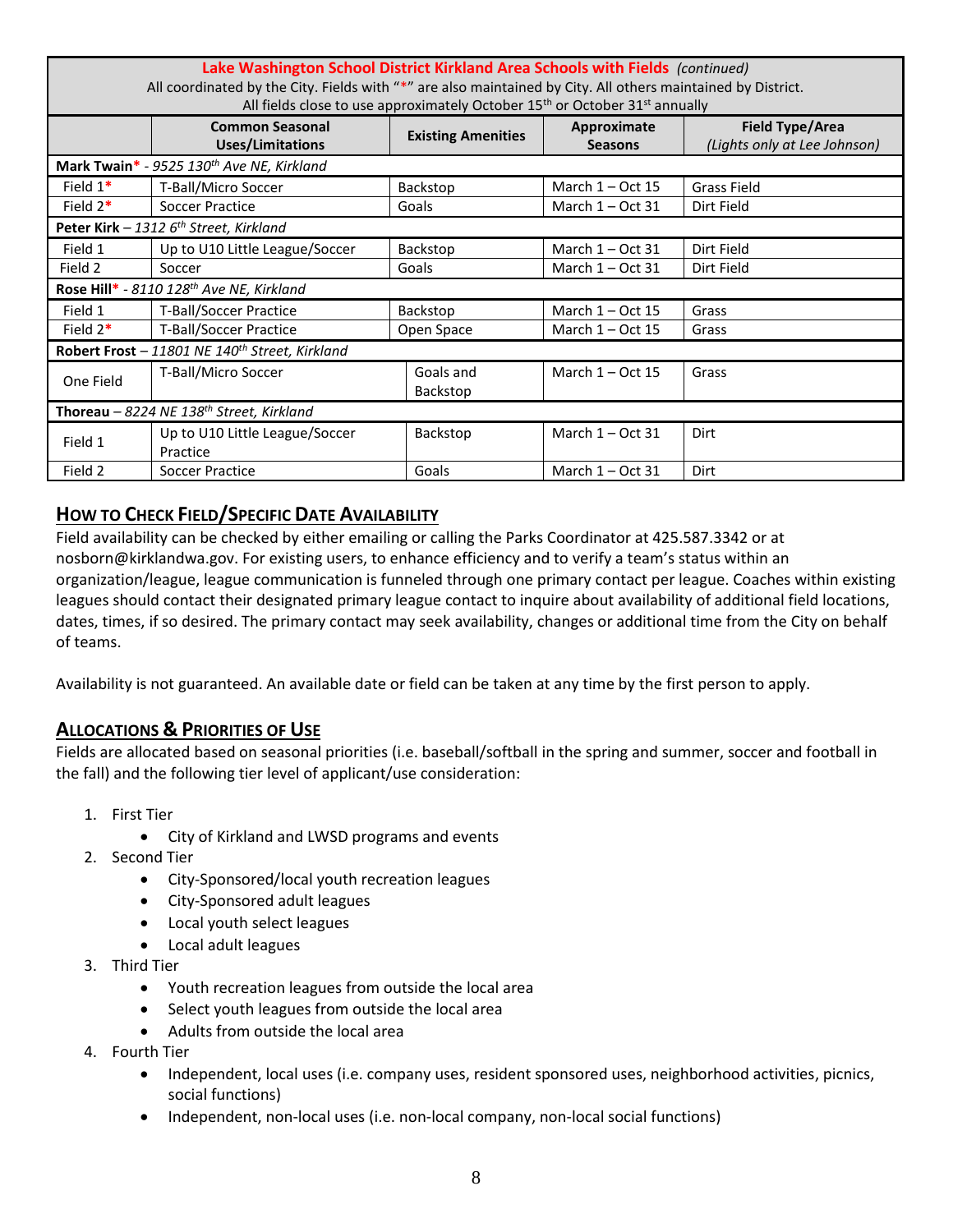City use and Lake Washington School District use take precedence for all park and school locations. Athletic user groups, clubs, and organizations residing within Kirkland for Kirkland fields, within the District for District fields (groups with 65% or greater local residents), follow in priority. If field space availability is limited enough that not all permissible types of programs and uses can be accommodated, users with past historical use may take precedence over new user groups.

Scheduled league games and tournaments shall have priority consideration for use of a facility over practice use. Application requirements are equivalent for practices, games and tournaments.

Requests which are for uses other than the designated primary uses of a field will be considered based upon field availability, safety and potential impacts. The City of Kirkland has the authority to approve or deny requests. Special Event Use, social use or informal use of a field may be considered. Special Event application process and the Facility Use application process and guidelines apply. Please visit the City of Kirkland website for Special Event guidelines [\(http://www.kirklandwa.gov/depart/parks/Permits\\_and\\_Reservations/SpecialEvents.htm](http://www.kirklandwa.gov/depart/parks/Permits_and_Reservations/SpecialEvents.htm) ) and Facility Use Guidelines [\(http://www.kirklandwa.gov/depart/parks/Permits\\_and\\_Reservations/Facility\\_Rentals.htm\)](http://www.kirklandwa.gov/depart/parks/Permits_and_Reservations/Facility_Rentals.htm) , for application forms and instructions. (Private, social use would use the Facility Use process, link just above.)

"Local" is defined as a group comprised of 65% or greater from within the City limits of Kirkland for users requesting use of a City field, or within the boundaries of LWSD, for users requesting use of a District field.

# **TITLE VI/NON-DISCRIMINATION**

It is the City of Kirkland's policy to ensure full compliance with Title VI of the Civil Rights Act of 1964 by prohibiting discrimination. No person shall be denied or subjected to discrimination in receipt of the benefit of any services or activities made possible or resulting from this policy on the grounds of sex, race, color, creed, national origin, age (except minimum applicant age) and retirement provisions, marital status, or the presence of any sensory, mental or physical handicap. For additional Title VI information, visit the City's website:

[http://www.kirklandwa.gov/Help/title6.htm.](http://www.kirklandwa.gov/Help/title6.htm) Any person who believes his/her Title VI protection has been violated, may file a [complaint](http://www.kirklandwa.gov/Help/title6.htm#complaints) with the City of Kirkland. For questions regarding Kirkland's Title VI Program, or to file a complaint with the City of Kirkland, please contact the Title VI Coordinator at 425-587-3011 o[r TitleVICoordinator@kirklandwa.gov.](mailto:TitleVICoordinator@kirklandwa.gov)

### **APPLICATION SEASONS, DEADLINES AND REQUIREMENTS**

### **APPLICATION SEASONS**

Formal athletic field allocations are split into two seasons. The first season is approximately March  $1<sup>st</sup>$  through July 31 $<sup>st</sup>$ .</sup> The second season is August 1<sup>st</sup> through September 30<sup>th</sup>, October 15<sup>th</sup> or October 31<sup>st</sup>, depending on the type of field, its durability, safety, the type of program/use and the weather.

\* One exception: summer camp use. Summer camp daytime use applications may be submitted with the First Season timeline.

#### **APPLICATION DEADLINES**

To be considered within the formal allocation process, applications for the first season are due by December 1st, and applications for the second season are due by May 1st. If a league/organization misses the formal allocation process, an application can be submitted and will be considered after allocations are complete. Applications can be submitted and considered anytime. Those not received on-time will be considered after the allocation process is complete, first come, first serve. Formal Field Use applications (i.e. league or high risk application) must be submitted a minimum of 30 calendar days prior to the requested date of use.

#### **APPLICATION REQUIREMENTS**

The league is responsible for requesting fields/sites appropriate for the age, size and type(s) of program(s). Programs which are too large (in dimension or in capacity) for a site are a safety concern. Improper use may result in complete cancellation of a leagues use for a season or more.

Applicants must meet the requirements as outlined within this document, and must be leagues in good standing.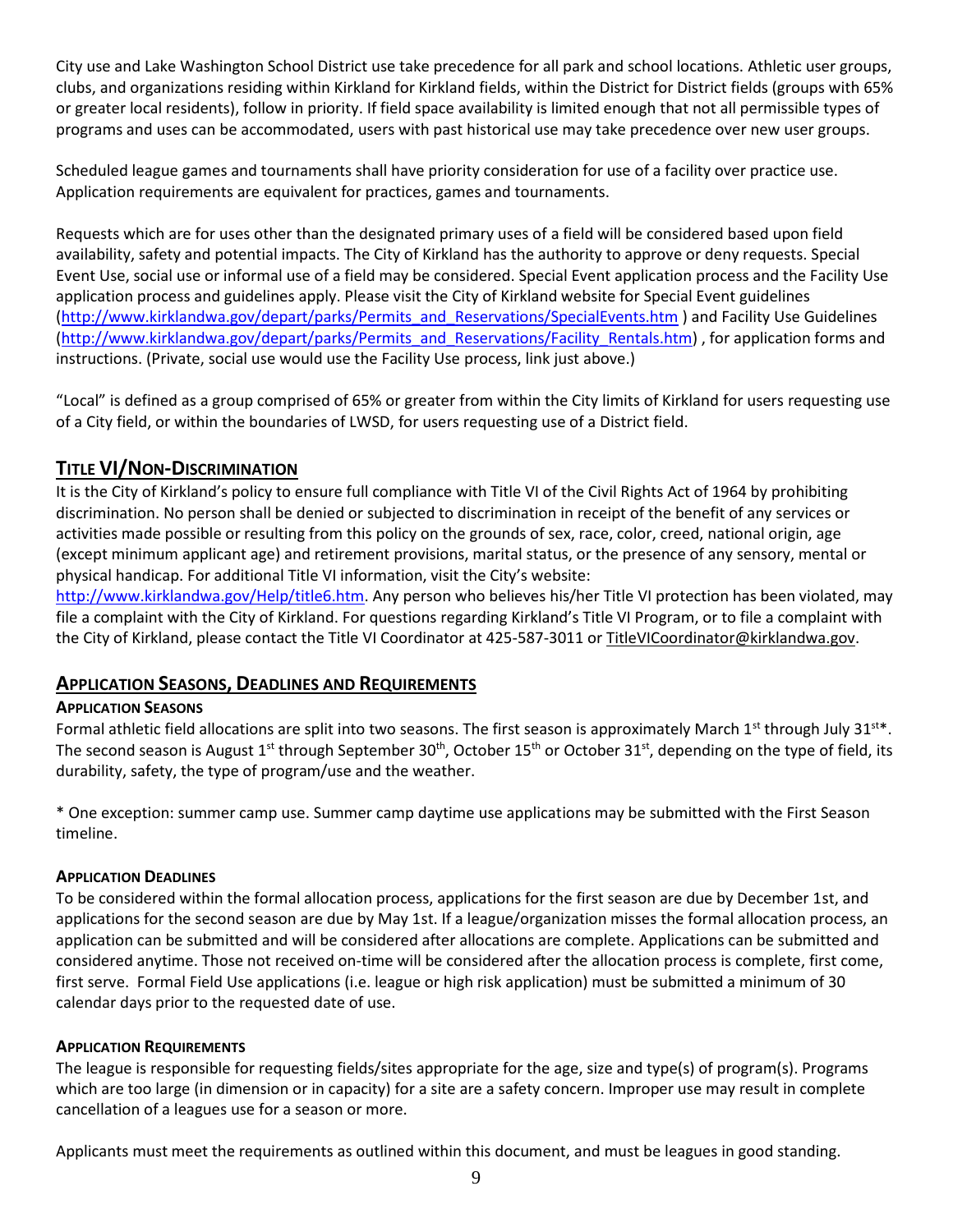The following are required:

- 1. Athletic Field Formal Use Application One per program/tournament, per age group, per formal use
- 2. League Roster (required of leagues and athletic organizations)
- 3. Certificate of Insurance and Additional Insured Endorsement (insurance requirements are detailed below) (a requirement which applies to high risk programs or uses)
- 4. Signed Gender Equity/Lysted Law/Cardiac Arrest Agreement(an annual requirement of athletic organizations/leagues)
- 5. One-time applicant the field rental fee (and any other applicable fees) is due at the time of application submittal
- 1. *ATHLETIC FIELD FORMAL USE APPLICATION -* An Athletic Field Formal Use Application is available on the City's website: [Athletic Field Formal Use Application.](http://www.kirklandwa.gov/Assets/Parks/Parks+PDFs/Athletic+Field+Formal+Use+Application.pdf) One application for each program or tournament, per age group is required.
- 2. *LEAGUE ROSTER -* A league roster must include names of players, players' home addresses, and the schools the players attend. Rosters are verified.
- 3. *INSURANCE REQUIREMENTS -* Organizations/ leagues and high risk users are required to be secure and maintain, at no expense to the City of Kirkland, a comprehensive general liability insurance policy issued by one or more companies authorized to do business in the State of Washington. Insurance requirements are as follows:
	- Insurance Provider with no less than a Best rating of A-VII
	- General Liability Insurance
	- \$2,000,000 General Aggregate
	- $\bullet$  \$1,000,000 Per Person, Per Incident
	- City of Kirkland named as Additional Insured
	- If requesting a Lake Washington School District site, the Lake Washington School District, its Board, Officers and Volunteers must also listed as Additional Insured (in addition to the City)

Two documents are required, a Certificate of Insurance and an Additional Insured Endorsement. Example documents are available upon request.

Insurance verification is conducted at the time of application review. The organization, league coordinator or president shall, at the time of application submittal, file with the City the Certificate of Insurance and Additional Insured Endorsement documents detailing coverage current from the start date of field use through the end date. Use is not be permissible without proper, current insurance on-file.

4. GENDER EQUITY, CARDIAC ARREST, ZACKERY LYSTED LAW AGREEMENT - In 2009, Washington State House Bill 1824, the Zackery Lysted Law (concussion law), and House of Representative Bill ESSB 5967 (the Gender Equity Bill) were passed. The City of Kirkland Parks Department has a vested interest in ensuring not only that City programs operate with these two laws in practice, but also that athletic organizations receiving field use permits from the City are operating with the same two laws in practice within their organization as well. A copy of House Bill 1824 and House of Representatives ESSB 5967, is available upon request. Annually, all formal users (leagues), must agree to meet the City's requirements of gender equity and concussion care. Each formal user is asked to confirm, via a signed agreement, to meet the City's requirements as outlined below. The Zackery Lysted Law and Gender Equity Act form will be provided for league signature and must be submitted annually during the application process.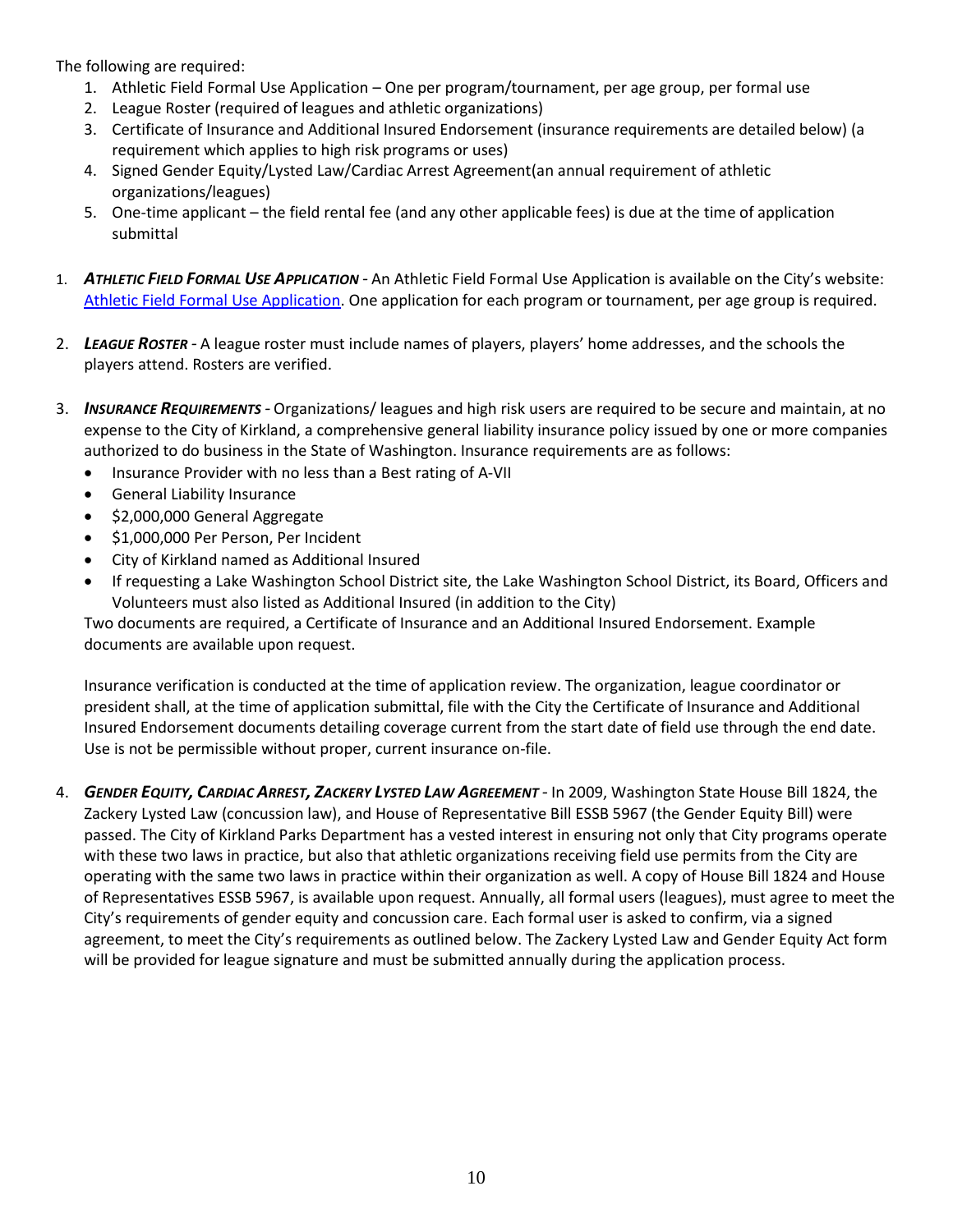### *Zackery Lysted Law, House Bill 1824*

The Zackery Lysted Law requires all non-profit, **youth** programs that use publically owned playfields be in compliance with policies for the management of concussions and had injuries in youth sports. Each private, nonprofit **youth** sports group requesting fields will need to comply and verify with the following requirements:

- All coaches, athletes and their parents/guardians must comply with mandated policies for the management of concussions and head injuries as prescribed by House Bill 1824, Section 2
- All coaches (paid or volunteer) are required to be educated in the nature and risk of concussion or head injury prior to the first practice/competition
- Athletes and their parents/guardians within organizations are required to annually be informed about the nature and risk of concussions and head injuries
- Leagues, parents/guardians are responsible to immediately remove any athlete showing signs or symptoms of concussions/brain injury and are not allowed to permit the athlete to return to play until written clearance has been received by the league from a license health care provider trained in the evaluation and management of concussion/brain injuries

### *Gender Equity Act, House of Representatives ESSB 5967*

The Washington Constitution and statutory law prohibits discrimination based on sex. In 1972, Washington voters approved the Equal Rights Amendment to the Washington Constitution. The Equal Rights Amendment provides that "equality of rights and responsibilities under the law shall not be abridge on account of sex."

Cities, towns, counties and districts are prohibited from discriminating against any person on the basis of sex in the operation, conduct, or administration of community athletics programs **for youth or adults**. District means a metropolitan park district, park and recreation service area, or park and recreation district. A third party, receiving a lease or permit for a community athletics program on a City of Kirkland site or Lake Washington School District site, also may not discriminate against any person on the basis of sex in the operation, conduct participation or administration of the program.

Leagues are required to confirm their private, non-profit group does not discriminate against any person (or group) on the basis of gender in the operation, conduct or administration of their program and is required to confirm the league is operated in a manner that promotes equal opportunities.

5. *RENTAL FEE -* For applicants who are seeking a single use, the rental fee is due at the time of application submittal. Leagues with on-going use will be invoiced by the City at the end of the applicant's season. Please see the "Fees and Charges" section below for specific rental fee rates.

# **ALLOCATION PROCESS, PERMITS, LEAGUE ACCEPTANCE OF ALLOCATIONS**

The Parks Coordinator will review and consider all applications, equitably allocate and assign game and practice dates and times per the tier level of application consideration, per the policies, requirements and guidelines outlined within. Allocations are based on leagues meeting all application requirements, the total number of requests received, field/location availability, roster review, and seasonal considerations/program priority as outlined/detailed above. A roundtable allocations meeting hosted by the City including all current applicants may be required if necessary to discuss a particular season's requests.

A formal permit and schedule including locations, dates and times, will ultimately be provided to approved applicants. Whenever possible, the preliminary allocation process should be complete and distributed by approximately February  $1<sup>st</sup>$  for the first season and July  $1<sup>st</sup>$  for the second season.

The league is required to return unwanted allocated dates, times or locations, in writing, within a week from receipt of the original issuance. Assignments accepted will be charged to the league, used or not. No response to the allocation will be considered acceptance by the league. When possible, mid-season dates/times returned by leagues, will be offered to other leagues on a priority user basis. If dates can be reassigned, fees will be adjusted accordingly.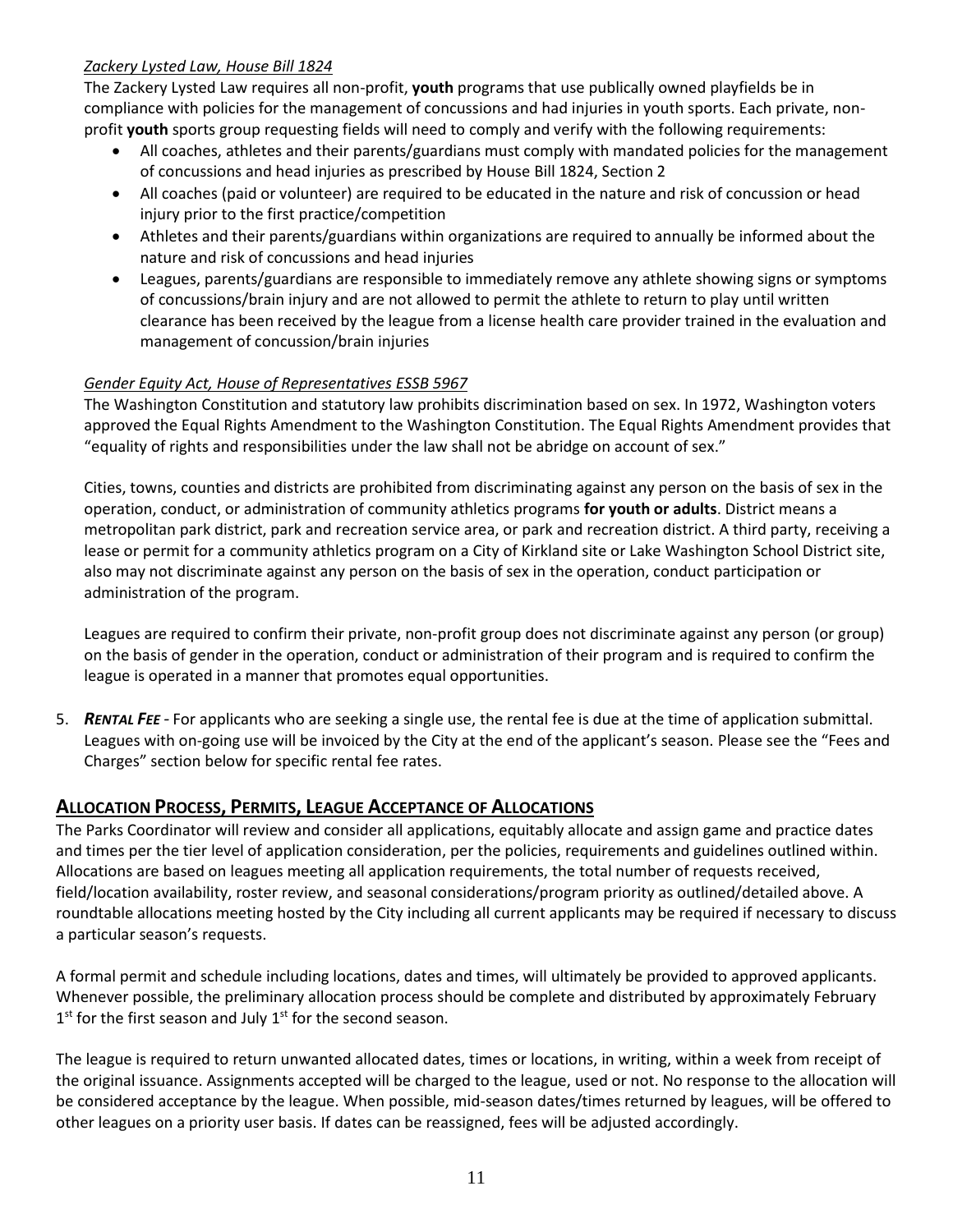League representatives (coaches/managers) are required to have copies of approved permits in hand during use while on site at a field.

# **SUBLETTING/TRADING**

Subletting and trading between leagues *is not allowed*. Unneeded time does need to be returned to the City for redistribution by the City. Subletting may result in immediate revocation of a league's use.

# **LEAGUE SCHEDULES**

Teams or organization schedulers are required to submit a master league produced schedule of confirmed game times which is to include overall use details (i.e. base length needs, assigned teams, requests for altered game times, etc.) by a minimum of two weeks prior to season commencement or two weeks prior to the first date of a tournament. In-season changes may be considered if a request is received with sufficient notice. The league is responsible for keeping the City up to date on any in-season changes by ten business days prior to the game date for cancelled games or by two business days prior to the game date for smaller changes.

No shows are not an inefficient use of City staff and facilities. Leagues with multiple "no shows" in a season may be assessed an additional fee and may be sanctioned with potential consequences such as revocation of field time in the current season. The league may also fall into an unfavorable league status with the City.

### **FEES AND CHARGES**

Fees may be assessed for use of any field to help partially offset administrative and operational costs. Standard field use fees are outlined below. Activities requiring additional field preparation or a higher level of use are assessed additional fees. Kirkland Parks reserves the right to increase usage fees when the department may incur additional cost. Fees are subject to change without notice. Services available at District sites is limited. Not all District sites have the same options for City services. Please inquire with the Parks Coordinator regarding District locations and what services are available. 2017 Field Use Fees are detailed on the following page. A current Park User Fee schedule is available on the City of Kirkland website[: Park User Fees.](http://www.kirklandwa.gov/Assets/Parks/Parks+PDFs/Park+User+Fees.pdf)

| <b>Field Use Fees - Per Hour</b>  |                        | <b>Resident</b> | <b>Non-Resident</b> |
|-----------------------------------|------------------------|-----------------|---------------------|
| <b>Kirkland Premium Fields</b>    | <b>Regular Rate</b>    | \$15            | \$18                |
|                                   | <b>Non-Profit Rate</b> | \$5             | \$6                 |
|                                   |                        |                 |                     |
| <b>Kirkland Maintained Fields</b> | <b>Regular Rate</b>    | \$7             | \$8.50              |
| (except Lakeview EI)              | <b>Non-Profit Rate</b> | \$2             | \$2.50              |
|                                   |                        |                 |                     |
| <b>LWSD Maintained Fields</b>     | <b>Regular Rate</b>    | \$1             | \$1.50              |
| (except LWHS Fields 1 and 2)      | <b>Non-Profit Rate</b> | \$0             | \$1                 |
|                                   |                        |                 |                     |
| <b>Lakeview Elementary Field</b>  | Youth                  | \$25            | \$35                |
|                                   | <b>Adult</b>           | \$35            | \$50                |
|                                   |                        |                 |                     |
| Lake Washington                   | Youth                  | TBD             | TBD                 |
| <b>High School Fields 1 and 2</b> | <b>Adult</b>           | TBD             | TBD                 |

| <b>Add On Fees / Services</b>       | <b>Regular Rate</b> | <b>Non-Profit Rate</b> |
|-------------------------------------|---------------------|------------------------|
| <b>Game Prep Fee Per Prep</b>       | S <sub>25</sub>     | \$10                   |
| <b>Tournament Game Fee Per Game</b> | \$30                | S25                    |
| Light Fee Per Hour                  | 520                 | 20                     |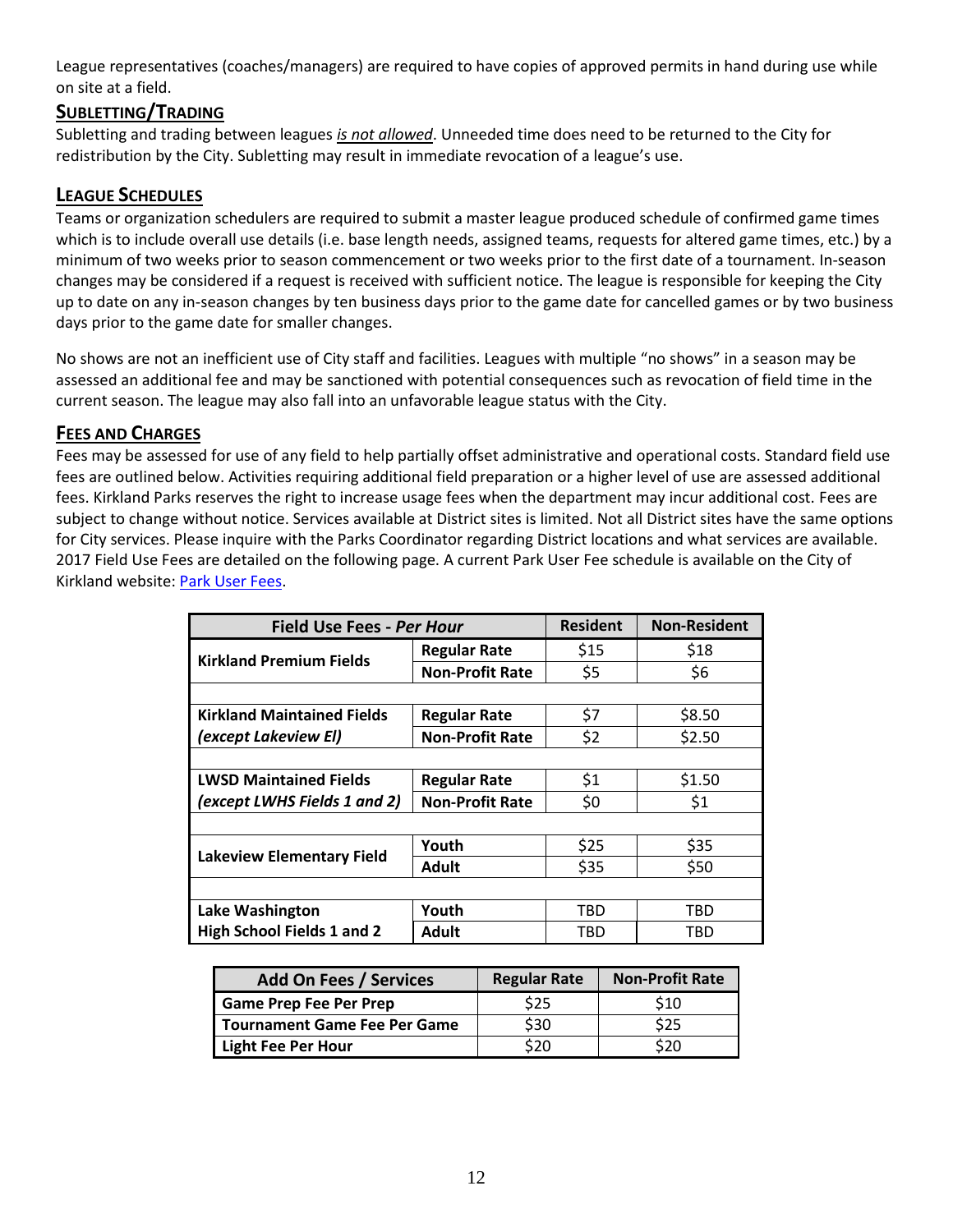| <b>Athletic Field Categories</b> |                                       |                                       |  |
|----------------------------------|---------------------------------------|---------------------------------------|--|
| <b>Premium Fields</b>            | <b>Kirkland Maintained Fields</b>     | <b>LWSD Maintained Fields</b>         |  |
| Crestwoods Park                  | 132 <sup>nd</sup> Square Park         | International/Community School        |  |
| Everest Park                     | Juanita Beach Park                    | Juanita High School Fields            |  |
| Lee Johnson @ Peter Kirk Park    | <b>Highlands Park</b>                 | Lake Washington High School*          |  |
|                                  | Spinney Homestead Park                | Finn Hill Middle School               |  |
|                                  | Terrace Park                          | Kamiakin Middle School                |  |
|                                  | Emerson High School                   | Kirkland Middle School Football Field |  |
|                                  |                                       | and Track                             |  |
|                                  | Kirkland Middle School Fields 1 & 2   | <b>AG Bell Elementary</b>             |  |
|                                  | Ben Franklin Elementary               | <b>Carl Sandburg Elementary</b>       |  |
|                                  | Juanita Elementary Field 1 Rear Field | Helen Keller Elementary               |  |
|                                  | Lakeview Elementary*                  | John Muir Elementary                  |  |
|                                  | <b>Mark Twain Elementary</b>          | Juanita Elementary Front Field        |  |
|                                  | Rose Hill Elementary Field 1          | Peter Kirk Elementary                 |  |
|                                  |                                       | <b>Robert Frost Elementary</b>        |  |
|                                  |                                       | Rose Hill Elementary Field 2          |  |
|                                  |                                       | <b>Thoreau Elementary</b>             |  |

# **PAYMENTS AND LEAGUE INVOICING**

For full season users, fees are invoiced at the end of each season. The invoice will detail the season's use, applicable fees and the date the payment is due. Final payment for field use is due within 30 days of billing. Payment not received within a timely fashion may affect a league's standing for the following year. Any credits/deposits held will be applied to the final invoice.

New, camp, one-time or occasional users are required to pay in full at the time of application submittal.

# **CANCELLATION POLICY**

For league games, a cancellation of a scheduled game after the original allocation process is complete can be made in writing, by email. The cancellation should be made within a timeframe that can allow the maximum possibility to redistribute the opening. A minimum of 10 business days is required. Slots that can be reassigned will not accrue charges. After the initial return of unneeded dates during the allocation process at the beginning of the season, for midseason cancellation, game fees and administrative costs for returned/cancelled slots that can't be reassigned will remain with the original assigned league.

If a social use is cancelled, the event is subject to a minimum of a Cancellation Fee and the following:

- High Risk Application Fee Non-refundable
- 90+ days' notice 100% of Field Use Fee paid will be refunded
- 30 to 89 days' notice 50% of Field Use Fee paid will be refunded
- 0 to 29 days' notice No refund

Facility Use policies and fees may also apply. See the City of Kirkland Parks and Community Services Department Facility Rental Guide for information:

[http://www.kirklandwa.gov/depart/parks/Permits\\_and\\_Reservations/Facility\\_Rentals.htm.](http://www.kirklandwa.gov/depart/parks/Permits_and_Reservations/Facility_Rentals.htm)

For one-time users seeking a change after a permit has been issued, an Administrative Fee will apply.

# **MAINTENANCE/GAME SERVICES, LIMITED PLAY AND FACILITY CARE**

Maintenance at City fields is conducted by the City. Maintenance at District sites is conducted by the District, except at Emerson High School, Kirkland Middle School Fields 1 and 2, Ben Franklin Elementary Fields 1 and 2, Juanita Elementary rear field, Mark Twain Elementary Fields 1 and 2 and Rose Hill Elementary Field 2. The City, through the City/District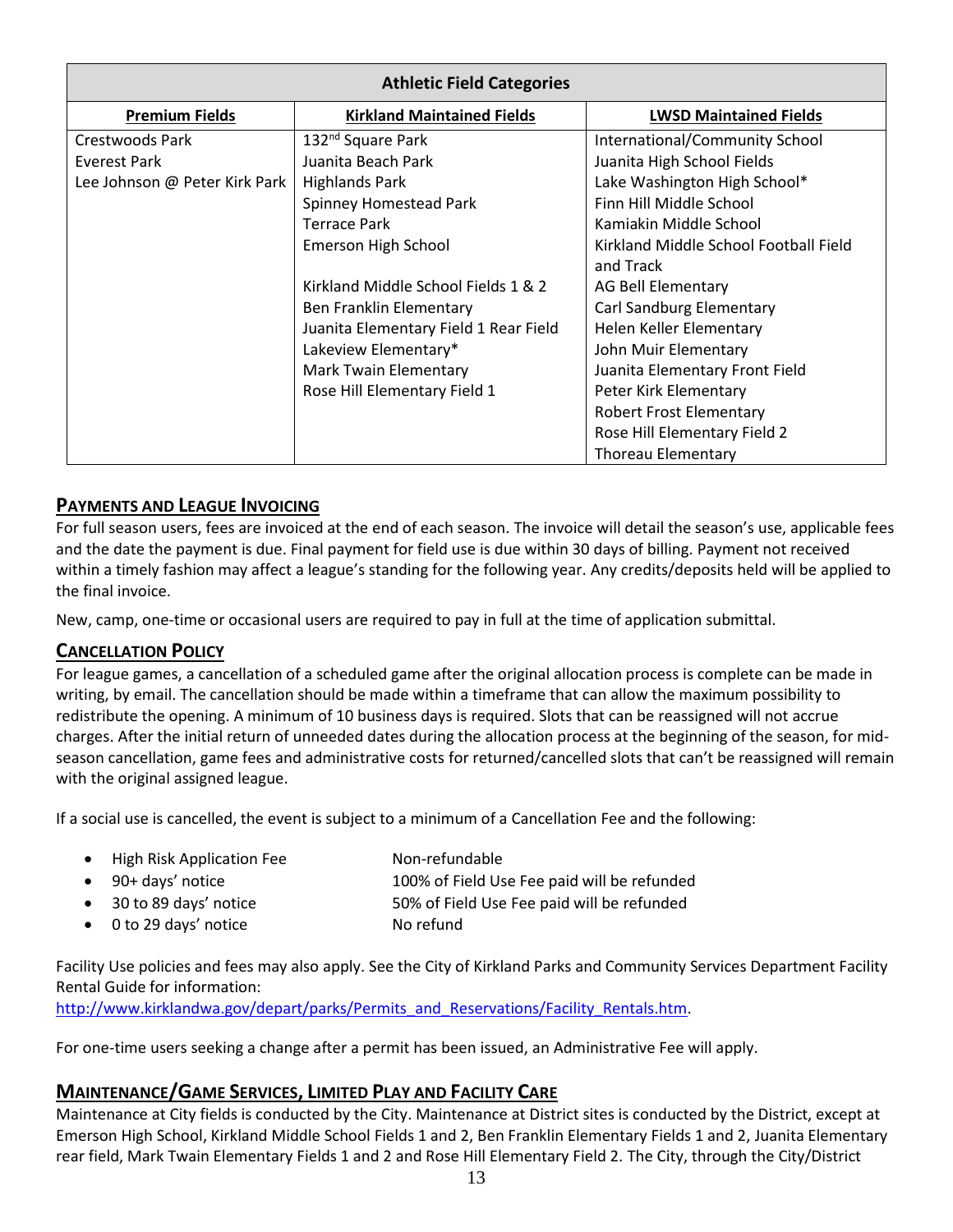Interlocal Agreement, does provide maintenance of these nine District fields. City fields used for league game use will be maintained by the City at game standard.

Baseball and softball games, on City fields, will be prepped for by City staff (game dimension needs and game schedules must be on file). Prepping services include dragging, lining and bases. Leagues are responsible for providing the Parks Coordinator game need details for the full season by a minimum of 10 business days prior to the start of the season (base length and pitching rubber needs). League volunteers are welcomed, with prior agreement, permission and instructions provided through the City.

Fields booked for practice sessions will not be lined. Bases may be provided for practices, if time permits.

City staff and District staff control use of facilities and reserve the right to limit the amount of play on a sport field during any given season. Field use may be limited to prevent excessive wear, to prevent potential damage, and out of consideration of maintenance resources. Potential wear impacts include:

- size and number of users
- type of use
- frequency of use
- weather conditions
- type of sports equipment to be used
- existing condition of the site
- safety

Leagues are required to rotate drills/warm-ups around a playing field to prevent deep wear from over use in any one area of a field.

Fields cannot be modified, improved, dug in to, repaired, wrongly used or modified in any way without prior written permission from the City or District. The cost for repairs to correct damage caused by a league (volunteer, parent, player, etc.) will be the responsibility of the league. Leagues are responsible for educating volunteers, umpires, coaches, parents and visitors about monitoring players and their actions while on a field, in a dugout, etc. For example, a little tballer standing in one spot digging during an entire inning can cause havoc on a field, a visiting team warming up in the wrong area can cause damage, as can a volunteer who spreads chalk on the lawn, moves water off a field incorrectly, or puts gravel into a hole.

Garbage, restroom and concession stand topics are covered below.

# **GAME TIMES AND FIELD ACCESS**

Specific game time options for each field will be determined by the City each season. Times available can vary from season to season. At a minimum, game times cannot be before 8am on any field and use must end by dusk on unlit fields and by 11pm on Lee Johnson Field (without exception, per City ordinance, lights shut off strictly at 11pm).

The time before, after and in-between games is not available (unless two back to back time periods are scheduled). Early arrival or overstay may impact other users or the crew to be able to properly prepare the field. Field use is permissible within the permitted time for each league only. City crew may ask a group to not enter early or to exit a field if necessary.

Teams are not allowed to warm up or conduct infield use while maintenance crew are prepping an infield. Light warm up activities may be allowed in the outfield if the use doesn't interfere with maintenance crew responsibilities or safety. A team can be removed from the field if safety issues arise or maintenance is interfered with.

Drop-in use is not allowed. Teams may not use ballfields unless prescheduled.

Coaches/Managers are required to carry a copy of the league's City of Kirkland issued field use permit while on-site. Use of fields is authorized for the date, time and field listed on the permit only.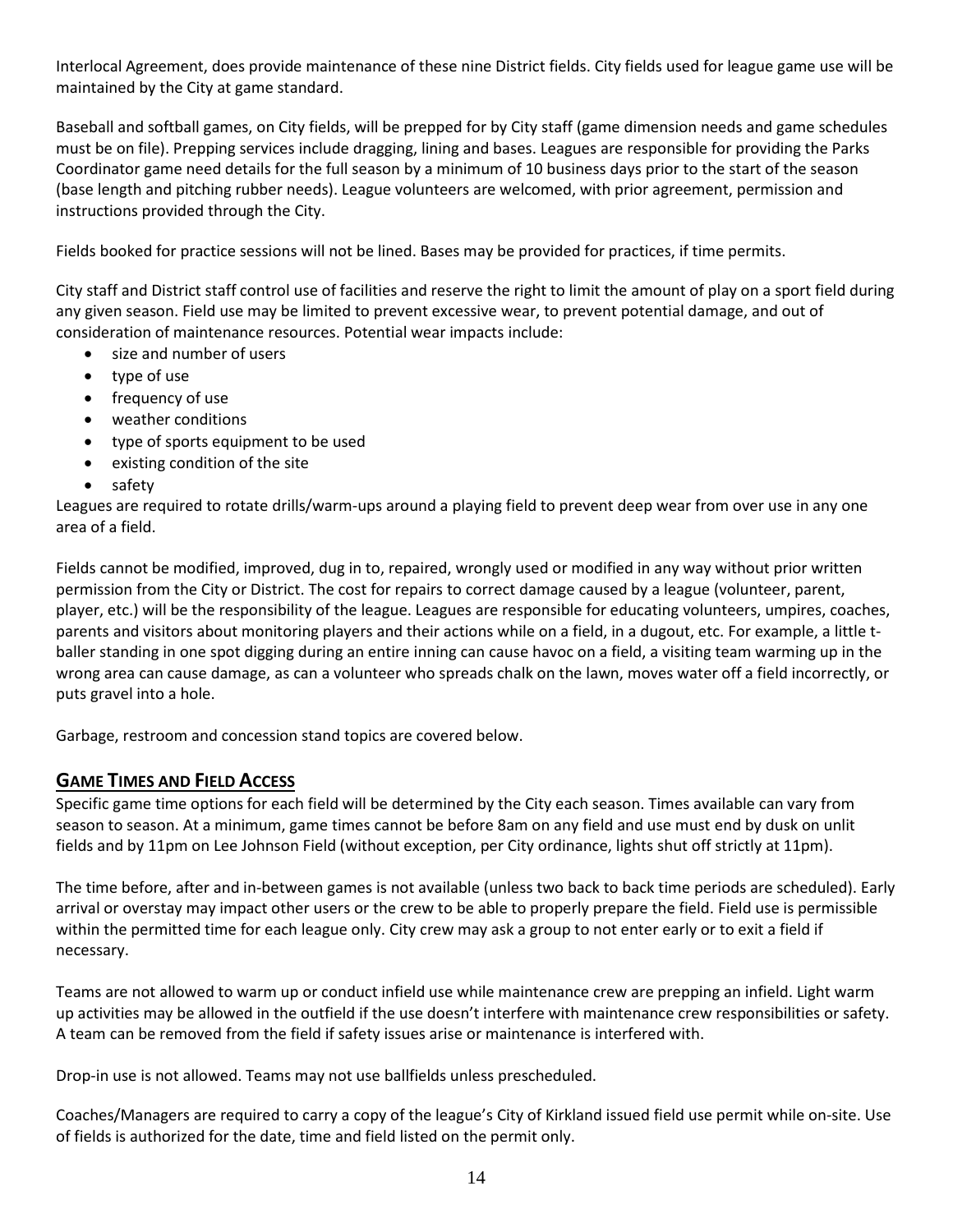# **FIELD CLOSURES & RAINOUTS**

City of Kirkland staff will have final say on city field playability and safety during inclement weather conditions. District and City staff have final say on district field playability and safety during inclement weather conditions. Once a field is officially closed, it cannot be used until reopened by the City (or District). Closures may also result from poor playing conditions or a concern of potential damage which could cause hazardous safety concerns or could cause the need for excessive repairs. Damage that is caused by excessive or improper use or with disregard may result in a field being closed until repairs are complete and a league being assessed for the cost of repairs to bring the field back to a playable condition.

For rainouts, closed fields will be signed as closed on-site and/or leagues will be notified, *when time allows*, by phone or email by City staff or District staff, and/or, when time also allows, rainout information will be provided via the appropriate City or District rainout hotline. Once a field is prepped for a game, rainout decisions are often then left to the league or umpires to make on-site. It is only when the City rains out a field that charges will not incur.

The City provides a baseball/softball game Rainout Hotline for Lee Johnson Field, Crestwoods fields, Everest fields, Juanita Beach fields, and 132nd Square fields. Game rainout information only is provided, not practice rainout information. The City's Rainout Hotline phone number is 425.587.3345. Juanita High School's rainout number is 425.936.1678. Lake Washington High School's rainout information is provided at [www.twitter.com/LWBaseballField.](http://www.twitter.com/LWBaseballField) Personal notification by email or by phone isn't always possible. It is ultimately the organization's responsibility to obtain field closure information from the hotline or by visiting the field in person. For City fields, if the hotline is not updated by two hours prior to game start time, league representatives may call the crew at a number provided to the league representative for an update.

For fields potentially not inspected by City staff prior to use (i.e. practice sites, soccer sites), common sense applies - do not use a saturated field.

Games rained out by the City will not be billed to the league. Games rained out by the league or an umpire will be billed to the league. It is the responsibility of the organization to contact the Parks Coordinator within two (2) working days after a field closure to confirm a credit or to arrange for rescheduling.

# **RESTROOMS**

Players, coaches, spectators, etc. must use appropriate restroom facilities. The outdoors may not be used. School restrooms/District building access is not included with school field assignments, nor are restrooms available at every City site. To request a port-o-potty at a particular site, requests by the league to place a league provided port-o-potty unit on-site may be submitted in writing. If use of a unit is approved, the league will be responsible for the coordination of the port-o-potty including maintenance, billing and any issues or problems that arise throughout the season.

# **GARBAGE**

Garbage produced during athletic field use can be a huge problem. At District sites, maintenance is provided at a minimum. At all locations (City and District fields alike) leagues are asked to "pack it in, pack it out." If garbage complaints are received, permission to use the site(s) may be immediately revoked and/or fees may be assessed. Leagues are asked to have teams walk the field, bleachers, dugouts, parking lot and park area for garbage and to pick up and remove all garbage, to place garbage completely within a can and/or to remove garbage entirely if the can is full. If a site is not left in a clean, damage free condition, maintenance fees can be assessed and/or field assignments can be revoked.

# **CONCESSION STAND CARE**

For leagues with concessions, leagues and their concessionaires are responsible for cleanliness within the concession stand and within a minimum of 15' surrounding the stand. Operators must dispose of packing materials, boxes, containers, etc. in a pre-approved dumpster on-site or they must remove all garbage. The City of Kirkland's Public Works Department F.O.G. (Fats, Oils and Grease) Program regulations apply. Any damage or maintenance fees resulting from concession use will be the responsibility of the league.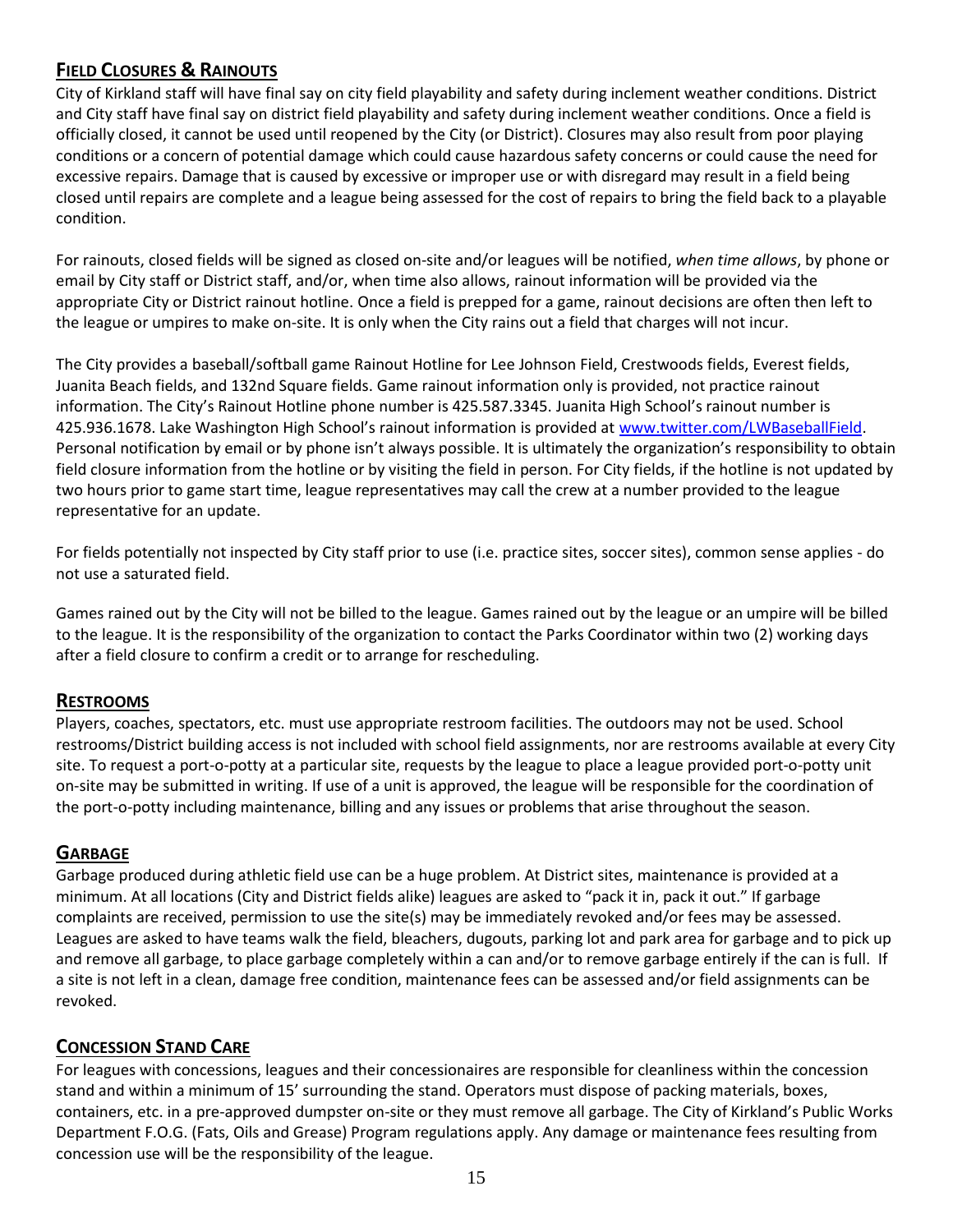# **STORAGE OF EQUIPMENT AND DELIVERIES**

Loading, delivery, drop off and pick-up of equipment must occur within the league scheduled timeframe. City staff is not authorized to accept deliveries. Equipment may not be left on-site after use or overnight. Any equipment left beyond is subject to removal and fines. Equipment left 30 days or more will be destroyed and/or donated. Equipment that may be left behind, if it must be removed by the City, will be subject to a \$75 an hour per crew person labor charge for removal of the equipment plus all expenses associated with the cost for dumping.

### **CLAIMS OF INJURY AND/OR DAMAGE (INJURY TO OTHER PERSONS OR DAMAGE OF OTHER PROPERTY)**

Claims that may result from damage to field neighbors, to facilities, to vehicles or persons, etc. caused by a league or a league's guest (especially as a result of improper conduct or use of a site) is the responsibility of the permitted league. Leagues are required to provide any person who asks, their league name, their league contact email address and phone number, their league insurance company name, policy number and insurance company contact information. Coaches must have this information on hand when using a field and must readily provide it if asked. Leagues are responsible for handling league caused claims.

Leagues are responsible not only for their actions while on a field, but for visiting teams' actions while on a field as well. The user permitted by the City is ultimately responsible for the supervision of all use while on-site.

# **ADMISSIONS/DONATIONS**

Teams or organizations hosting events with the intent of charging admission or accepting donations at the field for an event must receive preauthorization from the Parks and Community Services Department. Additional requirements, permitting processes, and taxes may apply. The desire to charge an admission must be disclosed at the point of initial inquiry and at the time of application submittal.

# **BUSINESS ACTIVITY/USE AND SOLICITATIONS**

Solicitations are not allowed within a park.

It is unlawful to conduct any type of business activity in any park without first entering into a concession contract, a Park Use Permit, or Special Event Permit. Business activity shall include, but not be limited to, sale of food, beverages or merchandise, providing classes or other forms of instruction for a fee or other valuable consideration, or use of a park facility for advertising any business, product or service.

Park Use Permit and Special Event information is available

[http://www.kirklandwa.gov/depart/parks/Permits\\_and\\_Reservations/SpecialEvents.htm](http://www.kirklandwa.gov/depart/parks/Permits_and_Reservations/SpecialEvents.htm) or by contacting Special Project Coordinator at [seklayssi@kirklandwa.gov](mailto:seklayssi@kirklandwa.gov) or at 425.587.3347.

Businesses/vendors seeking an opportunity to enter a possible contract to sell merchandise or services, may contact the Parks Coordinator at 425.587.3342.

# **EMERGENCY CANCELLATIONS BY THE CITY**

The City, acting in good faith, may cancel use in circumstances where the facility or park becomes unsafe for the intended use. Such circumstances include but are not limited to: weather, natural disasters, environmental hazards, civil disturbances or other events affecting public health and safety. If a use is cancelled by the City, the customer will receive 100% refund of the Rental Fee or the customer may choose to move their event to an alternative available date.

# **CAPACITY AND SKILL LEVEL/AGE APPROPRIATE USE**

Capacity of sites is limited from park to park and will vary depending upon many factors, including available parking onsite, field/stand options, other events nearby, and the potential of neighborhood impacts. Requests may not be approved if the event does not meet a site's limitations. For safety reasons, applicants are required to select venues that are appropriate to the age, skill level and intended use of the field.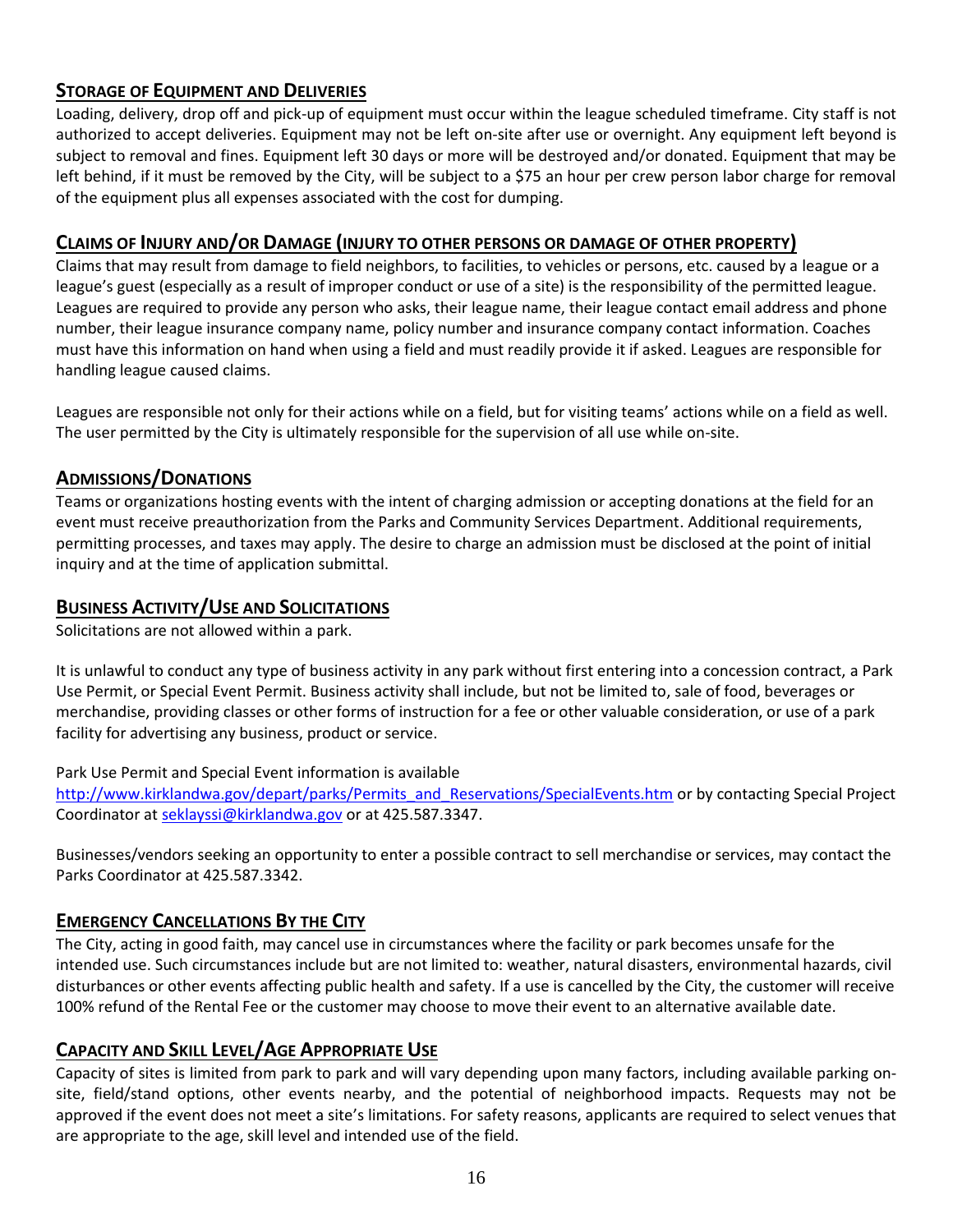# **PARKING**

Users are asked to encourage carpooling and to remind parents, coaches, players and volunteers to follow parking laws. With the hope of preventing potential negative parking impacts, the City of Kirkland reserves the right to request large groups/events to create and provide effective plans for parking, traffic and crowd control. If an event is one larger in size, a parking plan or carpool agreement may be required. Users are asked to schedule games, practices, etc. with sufficient time in-between groups leaving and arriving to allow parking areas to clear in-between uses.

# **AMPLIFICATION**

Amplification is allowed. Out of respect for other park users and residential and business neighbors, field users are asked that the volume be kept at a low level and ask amplification/announcements be minimal. Amplification must end by 10:00 p.m.

# **DOGS AND OTHER ANIMALS**

Animals are not allowed on any athletic field area. Dogs are permissible in bleachers and other park areas, however they must be on a leash at all times. District rules regarding animals at District sites pertain.

# **ALCOHOL AND TOBACCO/SMOKING**

Alcoholic beverages, in possession opened or unopened, are not permitted on any City or District field. Having alcohol at an athletic field would be in violation of local and state laws and may result in a police citation. City of Kirkland parks and District facilities are also smoke and tobacco free.

# **IMPORTANT MISCELLANEOUS "DAY-OF" RULES, RESPONSIBILITIES AND REMINDERS OF APPROVED USERS**

Leagues are responsible for abiding by the following "day-of" rules of use and for passing these rules on to all coaches, umpires, volunteers, parents, etc.:

- The City of Kirkland encourages coaches training in all programs utilizing City and District facilities.
- Organizations should make any necessary changes, amendments or alterations to their league rules and regulations concerning the duration of games knowing the possibility of games needing to end to accommodate dusk or to accommodate a maintenance window and back to back game schedules.
- League coordinators, presidents, etc. are directly responsible for informing teams, coaches, representatives and league volunteers of City of Kirkland and Lake Washington School District policies regarding field rentals and usage.
- At all times, teams, players, coaches, parents, etc. are to respect Lake Washington School District staff and City of Kirkland staff.
- Field users (coaches and managers) are required to have copies of approved permits in hand during use. Organized use of fields may occur by permit only. Non-permitted use by a league/organization is strictly **not** allowed.
- Use can't begin any early than 8am and must cease at dusk on unlit fields and use must end by City ordinance by 11pm on lighted fields. Organizations should make any necessary changes, amendments or alterations to their league rules and regulations concerning the duration of games knowing the possibility of games needing to end to accommodate dusk or to accommodate a maintenance window and back to back game schedules.
- Share space with *permitted* users when required and safe to do so. Formal field use is allowed by permit only.
- School District field use can be cancelled/bumped for a District program, activity or event at any time, and without advanced notice. School District needs take priority over community use at District sites. Users need to be prepared to leave a site immediately if asked to by District or City staff.
- Juanita High School Rainout Hotline number is 425.936.1678. Lake Washington High School's rainout information is provided at [www.twitter.com/LWBaseballField.](www.twitter.com/LWBaseballField)
- Leagues and Tournament Directors are responsible to ensure individual teams fully clean-up a site. After use, teams are required to walk the field, bleachers, dugouts, parking lot and park area for garbage, pick up and remove all garbage, and ensure all garbage is completely contained within a can and/or remove garbage entirely if necessary. If a site is not left in a clean, damage free condition, maintenance fees can be assessed and/or field assignments can be revoked.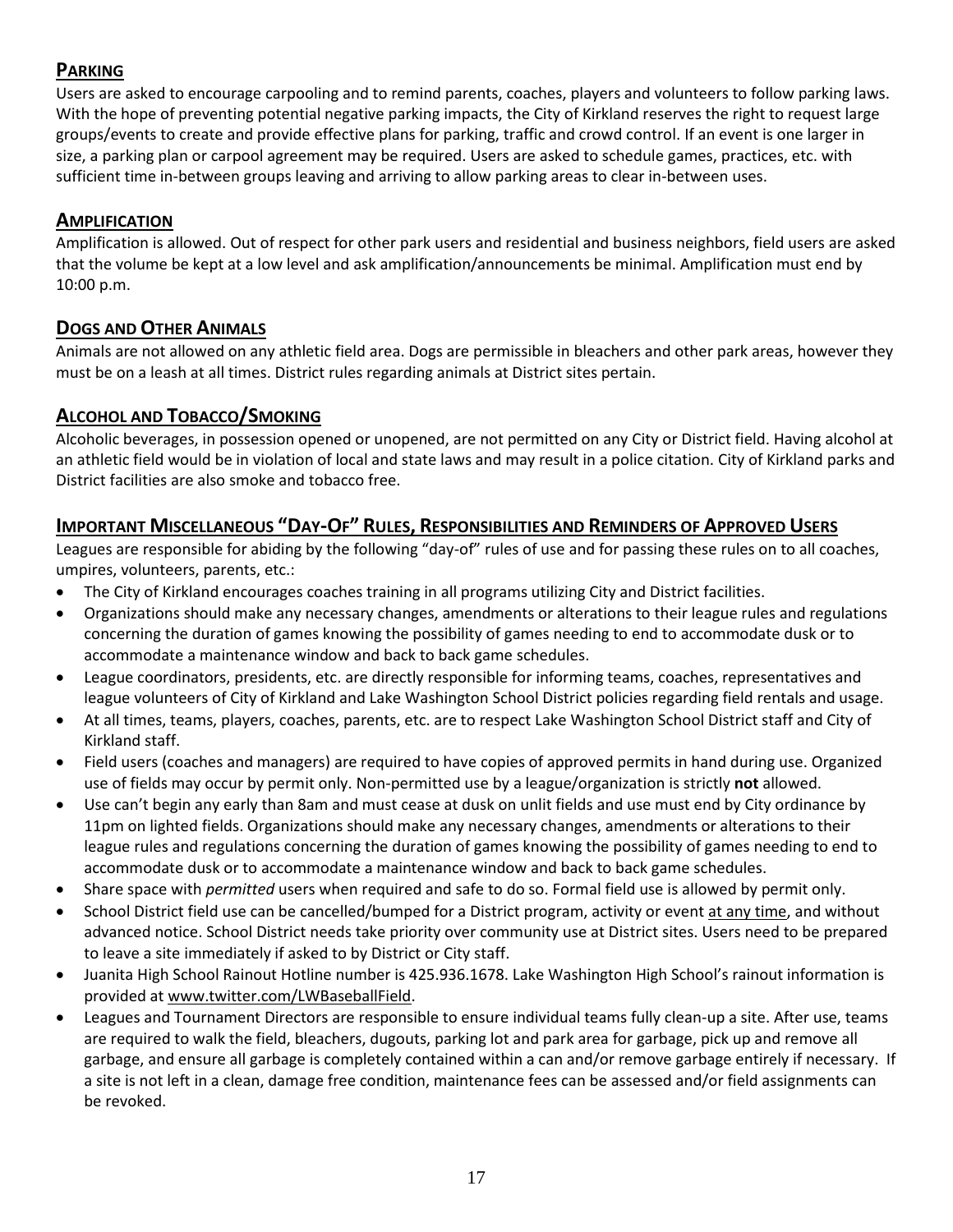- Use of peripheral items or equipment, such as scoreboard controls, P.A. systems, City equipment/tools is permitted by special request only. All special requests must be made in advance. Authorized and trained personnel only can conduct use or operation of any peripherals.
- The City of Kirkland is not responsible for any personal property loss, damage to vehicles, etc. Cars should be parked correctly and safely with doors locked. Cars improperly parked can be towed.
- Damage that may occur (especially as a result of improper use) to neighbor dwellings/property, vehicles or persons, by the permitted league or by their visiting league will be the responsibility of the permitted league. Leagues are required to provide any person who asks their league name, their league contact email and phone number and their insurance company name, policy, and contact information. Coaches must have this contact information on hand when using a field. Leagues are responsible for quickly responding to all claims and handling those deemed valid.
- Teams are not allowed to warm up or conduct infield use while maintenance crew are prepping the infield. Light warm up activities may be allowed in the outfield if the use doesn't interfere with maintenance crew responsibilities or safety. A team can be removed from the field if safety issues arise or maintenance is interfered with.
- Batting Practice is NOT allowed on outfield grass.
- Do not use a closed field.
- Do not allow players to damage or dig in a field.
- Do not modify/"improve" a field in any way without prior written approval from the City or District.
- Treat field(s) respectfully. If damage is found, permission to use the site(s) may be revoked and fees assessed.
- Site specific limitations apply to the use of synthetic fields (water only, no gum or sunflower seeds, no pets, etc.). On-site signage regarding limitations must be reviewed and adhered to. Damages may be assessed to the league.
- Fences and backstops cannot be used for soft toss.
- Move warm-ups and drills around a field from day to day or week to week to prevent excessive wear.
- Remind players, coaches, volunteers, etc. to please be especially watchful for children when driving in/around parks.
- Driving on lawn or fields is not allowed for any reason.
- In the case of an athletic field emergency (such as a double booking, lights not on, sprinklers coming on), before 3pm weekdays leagues can call the Parks Coordinator at 425.587.3342. After 3pm, weekends and holidays, leagues can call the City of Kirkland Ball Field Emergency number at 425.864.3431. This is for day-of, site emergencies only. It is not for field scheduling nor is it for special requests. The crew will return a call if a voicemail message is left within approximately ten to twenty minutes.
- The City of Kirkland Ball Field Rainout Hotline for rainout/closure information of City fields for softball and baseball game use is 425.587.3345. The hotline is not updated for practices, soccer, football, etc. use. Softball and baseball games rained out *by the City of Kirkland* will not be charged for.
- Kirkland Municipal Code Park Rules (Section 11.80) and posted rules on-site apply at all times in addition to those listed within and above. Additional Lake Washington School District rules of use apply to use LWSD sites.

# **ALTERNATE FORMAT**

Persons with disabilities may request materials in alternative formats. Persons with hearing impairments may access the Washington State Telecommunications Relay Service at 711 or for any other type of assistance, contact Nicci Osborn at 425.587.3342 or at nosborn@kirklandwa.gov.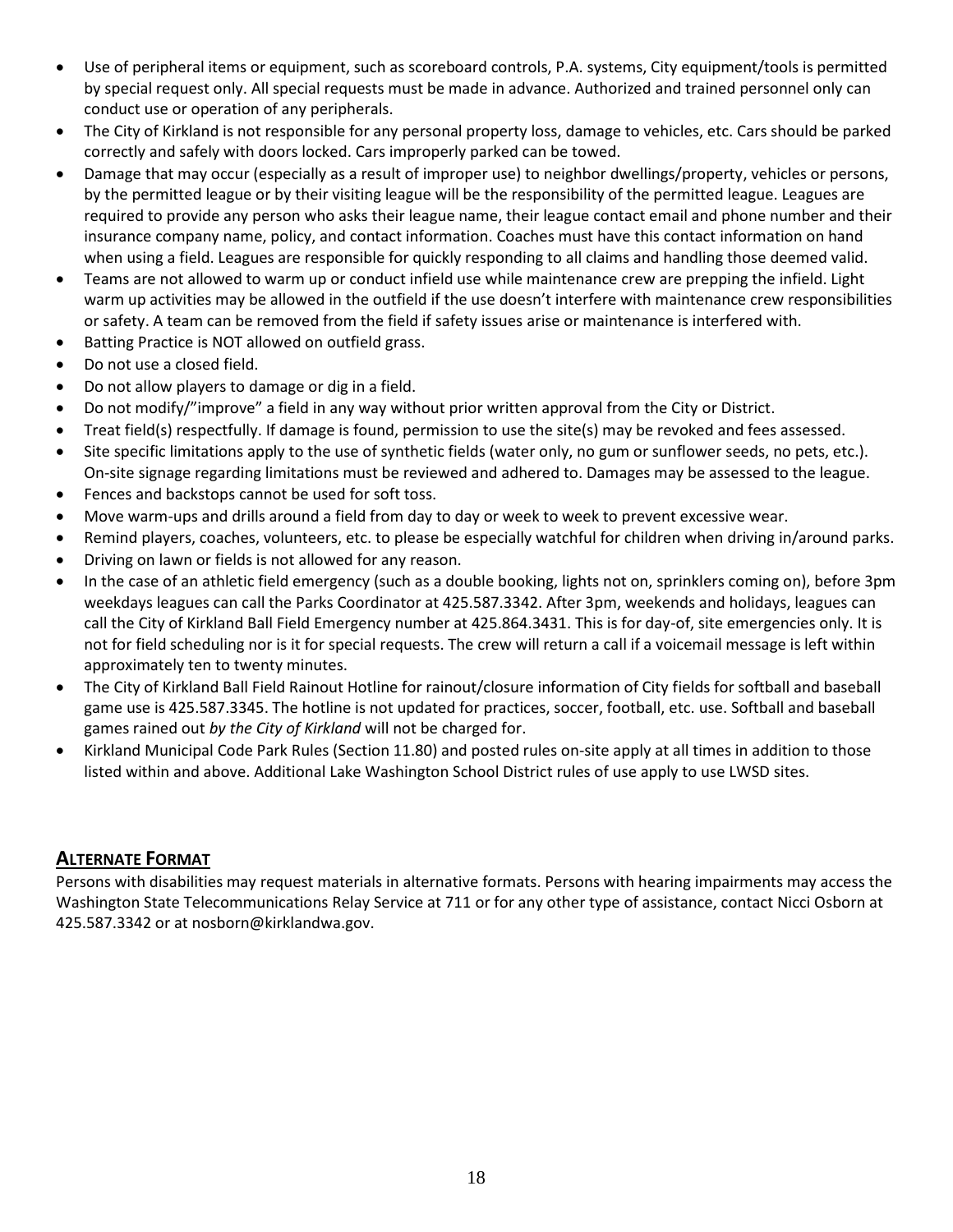

# Kirkland Municipal Code **Chapter 11.80 PARK RULES**

### **11.80.010 Title of chapter.**

This chapter may be cited as the park rules for the city of Kirkland. (Ord. 4334 § 6 (part), 2011)

### **11.80.020 Police power.**

This chapter is hereby declared to be an exercise of the police power of the city for the public peace, health, safety and welfare and its provisions are to be liberally construed. (Ord. 4334 § 6 (part), 2011)

#### **11.80.030 Definitions.**

The terms herein used, unless clearly contrary to or inconsistent with the context in which used, shall be construed as follows:

(1) "Director" means the director of the parks and recreation department of the city as established by Chapter 3.68.

(2) "Park" means and includes all city parks and all areas within the boundaries of a city park, including structures,

regardless of whether the area is under the management and control of the park and recreation department.

(3) "Park board" means the board of park commissioners as established and created by Chapter 3.36.

(4) Wherever consistent with the context of this chapter, words in the present, past or future tenses shall be construed to be interchangeable with each other and words in the singular number shall be construed to include the plural. (Ord. 4334 § 6 (part), 2011)

#### **11.80.040 Posting signs, posters and notices.**

(a) It is unlawful for any person, without prior written permission of the director, to attach any notice, bill, poster, sign, wire, rod or cord to any tree, shrub, railing, post or structure within any park; provided, that the director may permit the erection of temporary directional signs or decorations on occasions of public celebration and picnics.

(b) It is unlawful for any person, without prior written permission of the director, to use, place or erect any signboard, sign, billboard, bulletin board, post, pole, or device of any kind for advertising in any park, or to place or erect in any park a permanent or temporary structure of any kind; provided, that before granting any such permit, the director shall establish general rules and regulations pertaining hereto, including provisions pertaining to removal, protection of the city park department and its employees, protection of the interests of the general public, and of persons using said park. (Ord. 4334 § 6 (part), 2011)

### **11.80.050 Injury to park property unlawful.**

It is unlawful for any person to remove, destroy, mutilate or deface any structure, or any part of any structure, or any fixture therein, or attached thereto, or any monument, statue, vase, fountain, wall, fence, railing, vehicle, bench, shrub, tree, fern, plant, flower, lighting system or sprinkling system, or any other property lawfully located within any park. (Ord. 4334 § 6 (part), 2011)

#### **11.80.060 Animals at large prohibited.**

The provisions of Chapter 8.04 of the Kirkland Municipal Code, including all portions of the King County Code adopted by reference, shall apply in all parks. It is unlawful for any person to allow or permit any animal owned by him or within his possession or under his control to run at large in any park or enter any designated swimming area located therein. The director, acting pursuant to Section 11.80.220, may adopt rules prohibiting dogs or other types of domesticated animals from entering certain parks or certain portions of parks after consultation with the city council. (Ord. 4334 § 6 (part), 2011)

### **11.80.070 Firearms and explosives.**

It is unlawful to shoot, fire or explode any firearms, fireworks, firecracker, torpedo or explosive of any kind or to shoot or fire any air gun, bows and arrows, B.B. gun, or use any slingshot or other propelling device wherein the applied human energy or force is artificially aided, directed or added to in any park, except in such designated recreational areas as may by the department of parks and recreation be developed and provided for such activities. (Ord. 4334 § 6 (part), 2011)

#### **11.80.080 Teasing, annoying or injuring animals prohibited.**

It is unlawful for any person in any park, in any manner, to tease, annoy, disturb, molest, catch, injure or kill or to throw any stone or missile of any kind at or strike with any stick or weapon any animal, bird or fowl; or to catch any fish or feed any fowl except at those places as may be so designated for the catching of fish or the feeding of fowl by the director. (Ord. 4334 § 6 (part), 2011)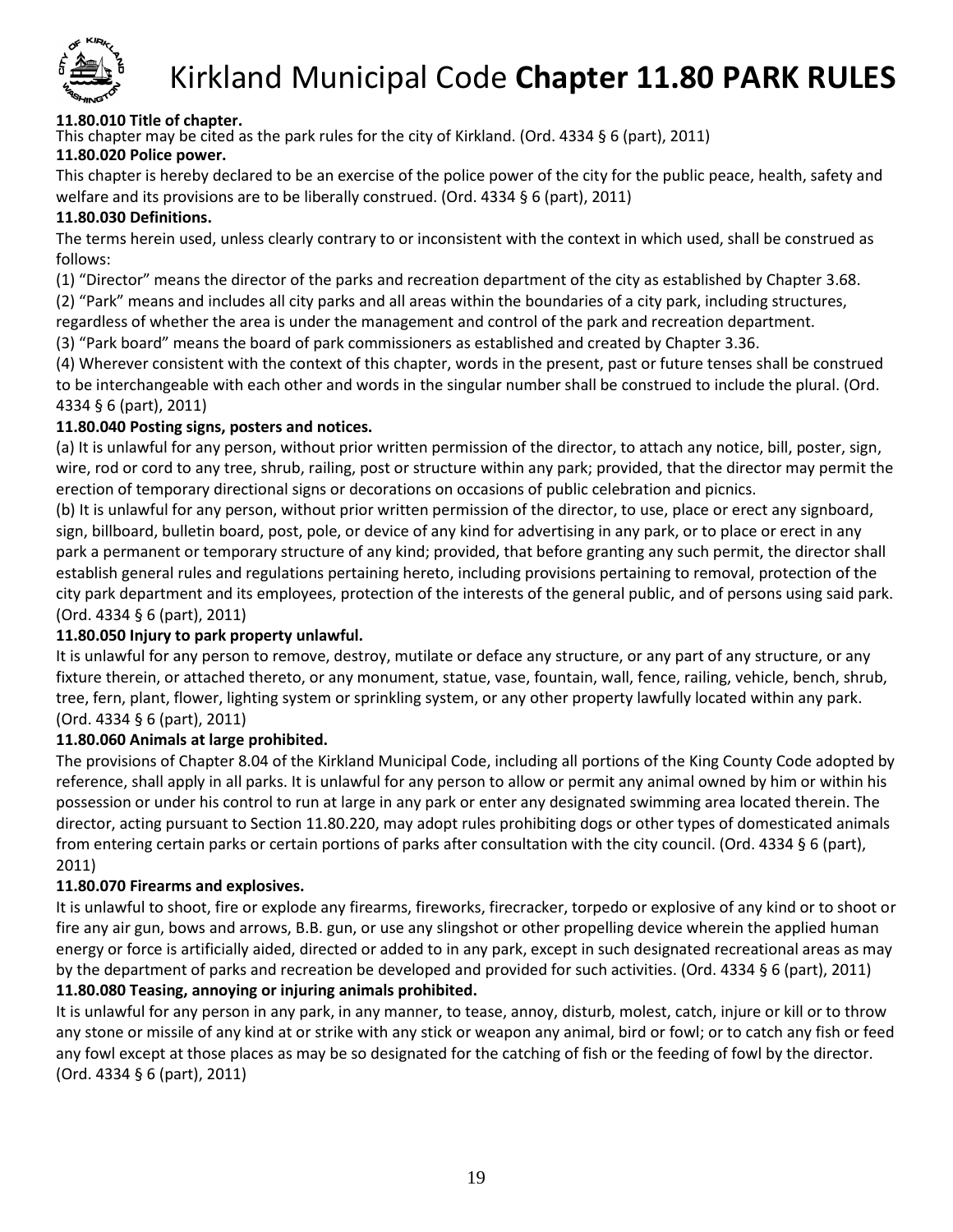### **11.80.090 Certain vocations and loudspeakers prohibited.**

It is unlawful to sell, solicit or peddle in any park without first obtaining a written permit from the director. It is also unlawful to operate or use any loudspeaker or sound amplification devices in any park without first obtaining a written permit from the director. (Ord. 4334 § 6 (part), 2011)

#### **11.80.100 Business activity in parks.**

It is unlawful to conduct any type of business activity in any park without first entering into a concession contract according to the rules and regulations of the parks and recreation department therefor with the city. As used in this section, "business activity" shall include, but not be limited to, the following:

(1) Sale of food, beverages or merchandise;

(2) Providing classes or other forms of instruction for a fee or other valuable consideration; or

(3) Use of park facilities for advertising any business, product or service. (Ord. 4334 § 6 (part), 2011)

#### **11.80.110 Watercraft.**

It is unlawful for any person to have, keep or operate any boat, float, raft or other watercraft in or upon any bay, lake, slough, river, or creek, within the limits of any park, or to land the same at any point upon the shores thereof bordering upon any park, except at such places as shall be set apart for such purposes by the director and so designated by signs. (Ord. 4334 § 6 (part), 2011)

#### **11.80.120 Emergency aid by watercraft.**

It is unlawful for any person to land or dock a boat at any swimming dock or float, nor shall any boat be allowed within a swimming area except in an emergency involving rescue or lifesaving. (Ord. 4334 § 6 (part), 2011)

#### **11.80.130 Riding vehicles and animals.**

It is unlawful for any person to ride or drive any vehicle or animal over or through any park except along and upon the park drive parkways, park boulevards, and bicycle paths, or at a speed in excess of the posted speed limit or in excess of fifteen miles per hour where no speed limit is so posted or to stand or park any vehicle in any park except in areas designated for such purpose by the director and so posted by signs, or to stand or park any vehicle between the hours of eleven p.m. and seven a.m. of the following day except in such areas as may be designated for such purpose by the director and so posted by signs. (Ord. 4334 § 6 (part), 2011)

#### **11.80.140 Camping areas.**

It is unlawful for any person or group of persons to "camp out" in any park except at places set aside for such purposes by the director and so designated by signs. (Ord. 4334 § 6 (part), 2011)

#### **11.80.150 Practicing and playing games.**

It is unlawful for any person to practice or play golf, baseball, cricket, lacrosse, polo, archery, hockey, tennis, badminton or other games of like character or to hurl or propel any missile except at places set apart and developed for such purposes by the department of parks and recreation and so designated by the director. (Ord. 4334 § 6 (part), 2011)

#### **11.80.160 Depositing refuse and litter.**

It is unlawful for any person to throw any refuse, litter, broken glass, crockery, nails, shrubbery, trimmings, junk or advertising matter in any park or to deposit any waste or abandoned material therein except in designated receptacles. (Ord. 4334 § 6 (part), 2011)

#### **11.80.180 Permit for assemblies required.**

It is unlawful for any person to hold, sponsor, or participate in any organized assembly without first giving to the director notice thereof and obtaining therefrom his written permit to do so. Such notice shall be given at least seventy-two hours prior to the date established for such assembly. Pursuant to Chapter 3.68 and Section 11.80.220, the director is hereby ordered to establish forthwith such rules and regulations pertaining to the issuance of assembly permits as shall permit the fullest peaceful utilization of the parks by all of the general public (including such persons attending such assemblies and such other persons utilizing the park, but not in attendance at such assembly) as shall be reasonably possible and consistent with the health, safety, and general welfare. In this connection, and in addition to the conduct requirements of this chapter, such rules and regulations may require the deposit of "cleanup" undertakings, the furnishing of waste and sanitary conveniences and effective plans for traffic and crowd control and management. (Ord. 4334 § 6 (part), 2011)

#### **11.80.190 Races prohibited.**

It is unlawful for any person in any park to engage in, conduct or hold any trials or competitions for speed, endurance or hill climbing involving any vehicle, boat, aircraft or animal, except at specified places and times designated for such activities by the director upon his determination that: